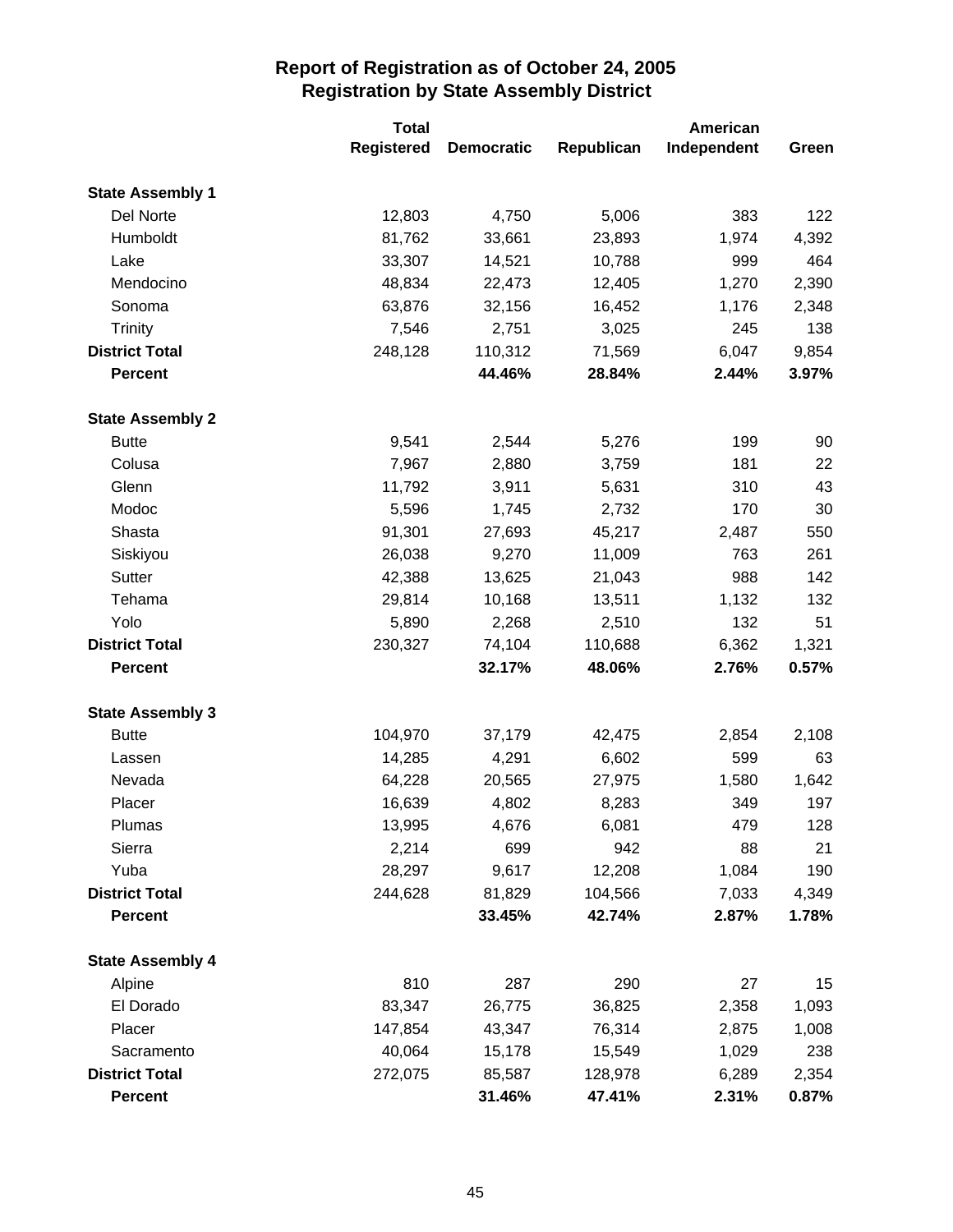|                         |             | <b>Natural</b>   | Peace and |                      | <b>Declined to</b> |
|-------------------------|-------------|------------------|-----------|----------------------|--------------------|
|                         | Libertarian | Law              | Freedom   | <b>Miscellaneous</b> | <b>State</b>       |
| <b>State Assembly 1</b> |             |                  |           |                      |                    |
| Del Norte               | 92          | 5                | 41        | 113                  | 2,291              |
| Humboldt                | 753         | 114              | 292       | 243                  | 16,440             |
| Lake                    | 217         | 24               | 115       | 90                   | 6,089              |
| Mendocino               | 377         | 64               | 260       | 294                  | 9,301              |
| Sonoma                  | 444         | 64               | 223       | 386                  | 10,627             |
| <b>Trinity</b>          | 78          | 12               | 31        | 98                   | 1,168              |
| <b>District Total</b>   | 1,961       | 283              | 962       | 1,224                | 45,916             |
| <b>Percent</b>          | 0.79%       | 0.11%            | 0.39%     | 0.49%                | 18.50%             |
| <b>State Assembly 2</b> |             |                  |           |                      |                    |
| <b>Butte</b>            | 51          | 7                | 29        | 41                   | 1,304              |
| Colusa                  | 33          | 3                | 24        | 21                   | 1,044              |
| Glenn                   | 39          | 9                | 40        | 29                   | 1,780              |
| Modoc                   | 41          | 3                | 5         | $\overline{7}$       | 863                |
| Shasta                  | 577         | 50               | 197       | 221                  | 14,309             |
| Siskiyou                | 267         | 58               | 63        | 39                   | 4,308              |
| Sutter                  | 196         | 21               | 136       | 1,192                | 5,045              |
| Tehama                  | 209         | 11               | 86        | 143                  | 4,422              |
| Yolo                    | 30          | 5                | 15        | 42                   | 837                |
| <b>District Total</b>   | 1,443       | 167              | 595       | 1,735                | 33,912             |
| <b>Percent</b>          | 0.63%       | 0.07%            | 0.26%     | 0.75%                | 14.72%             |
| <b>State Assembly 3</b> |             |                  |           |                      |                    |
| <b>Butte</b>            | 726         | 82               | 465       | 689                  | 18,392             |
| Lassen                  | 94          | 12               | 27        | 70                   | 2,527              |
| Nevada                  | 506         | 52               | 124       | 253                  | 11,531             |
| Placer                  | 140         | 10               | 35        | 85                   | 2,738              |
| Plumas                  | 97          | 15               | 39        | 8                    | 2,472              |
| Sierra                  | 28          | $\boldsymbol{0}$ | 6         | 30                   | 400                |
| Yuba                    | 174         | 19               | 102       | 41                   | 4,862              |
| <b>District Total</b>   | 1,765       | 190              | 798       | 1,176                | 42,922             |
| Percent                 | 0.72%       | 0.08%            | 0.33%     | 0.48%                | 17.55%             |
| <b>State Assembly 4</b> |             |                  |           |                      |                    |
| Alpine                  | 4           | $\pmb{0}$        | 1         | $\overline{2}$       | 184                |
| El Dorado               | 631         | 67               | 273       | 610                  | 14,715             |
| Placer                  | 884         | 76               | 190       | 287                  | 22,873             |
| Sacramento              | 200         | 51               | 218       | 128                  | 7,473              |
| <b>District Total</b>   | 1,719       | 194              | 682       | 1,027                | 45,245             |
| <b>Percent</b>          | 0.63%       | 0.07%            | 0.25%     | 0.38%                | 16.63%             |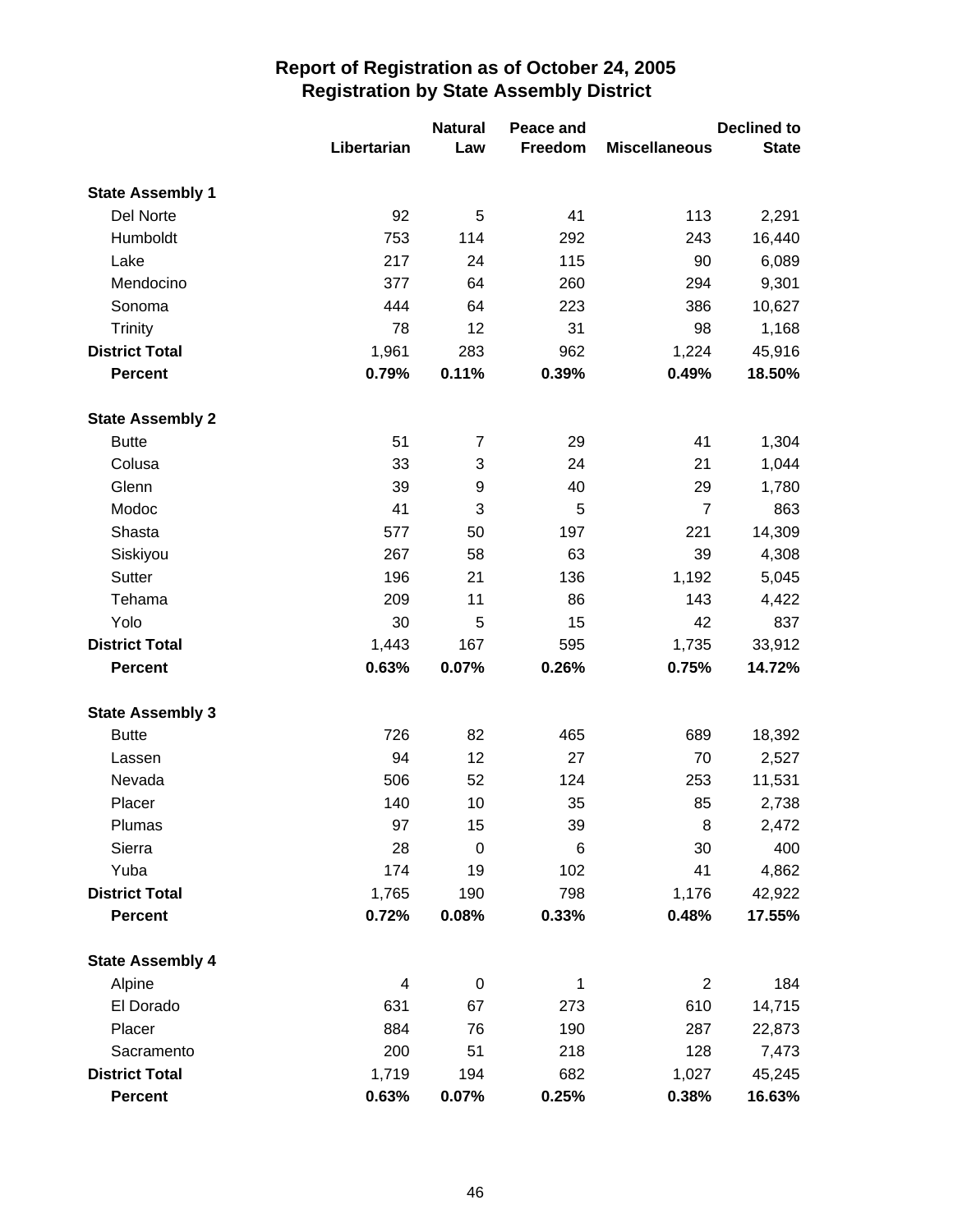|                          | <b>Total</b>      |                   | American   |             |       |
|--------------------------|-------------------|-------------------|------------|-------------|-------|
|                          | <b>Registered</b> | <b>Democratic</b> | Republican | Independent | Green |
| <b>State Assembly 5</b>  |                   |                   |            |             |       |
| Placer                   | 13,285            | 3,015             | 8,082      | 207         | 74    |
| Sacramento               | 228,847           | 84,060            | 95,959     | 5,141       | 1,943 |
| <b>District Total</b>    | 242,132           | 87,075            | 104,041    | 5,348       | 2,017 |
| <b>Percent</b>           |                   | 35.96%            | 42.97%     | 2.21%       | 0.83% |
| <b>State Assembly 6</b>  |                   |                   |            |             |       |
| Marin                    | 146,372           | 75,193            | 34,119     | 2,628       | 3,522 |
| Sonoma                   | 90,502            | 45,138            | 23,334     | 1,928       | 2,365 |
| <b>District Total</b>    | 236,874           | 120,331           | 57,453     | 4,556       | 5,887 |
| <b>Percent</b>           |                   | 50.80%            | 24.25%     | 1.92%       | 2.49% |
| <b>State Assembly 7</b>  |                   |                   |            |             |       |
| Napa                     | 67,895            | 31,171            | 21,596     | 1,590       | 959   |
| Solano                   | 52,157            | 30,318            | 11,147     | 873         | 346   |
| Sonoma                   | 86,648            | 43,135            | 23,476     | 1,725       | 1,943 |
| <b>District Total</b>    | 206,700           | 104,624           | 56,219     | 4,188       | 3,248 |
| <b>Percent</b>           |                   | 50.62%            | 27.20%     | 2.03%       | 1.57% |
| <b>State Assembly 8</b>  |                   |                   |            |             |       |
| Solano                   | 116,402           | 51,691            | 39,049     | 2,347       | 575   |
| Yolo                     | 85,137            | 39,966            | 23,096     | 1,699       | 1,668 |
| <b>District Total</b>    | 201,539           | 91,657            | 62,145     | 4,046       | 2,243 |
| <b>Percent</b>           |                   | 45.48%            | 30.84%     | 2.01%       | 1.11% |
| <b>State Assembly 9</b>  |                   |                   |            |             |       |
| Sacramento               | 175,859           | 96,017            | 38,023     | 3,840       | 2,586 |
| <b>District Total</b>    | 175,859           | 96,017            | 38,023     | 3,840       | 2,586 |
| <b>Percent</b>           |                   | 54.60%            | 21.62%     | 2.18%       | 1.47% |
| <b>State Assembly 10</b> |                   |                   |            |             |       |
| Amador                   | 20,474            | 7,134             | 9,571      | 605         | 153   |
| El Dorado                | 21,686            | 5,639             | 12,008     | 399         | 94    |
| Sacramento               | 134,607           | 54,716            | 50,650     | 2,917       | 956   |
| San Joaquin              | 62,875            | 22,618            | 31,055     | 1,126       | 224   |
| <b>District Total</b>    | 239,642           | 90,107            | 103,284    | 5,047       | 1,427 |
| <b>Percent</b>           |                   | 37.60%            | 43.10%     | 2.11%       | 0.60% |
| <b>State Assembly 11</b> |                   |                   |            |             |       |
| Contra Costa             | 197,032           | 103,163           | 49,487     | 4,122       | 1,476 |
| <b>District Total</b>    | 197,032           | 103,163           | 49,487     | 4,122       | 1,476 |
| <b>Percent</b>           |                   | 52.36%            | 25.12%     | 2.09%       | 0.75% |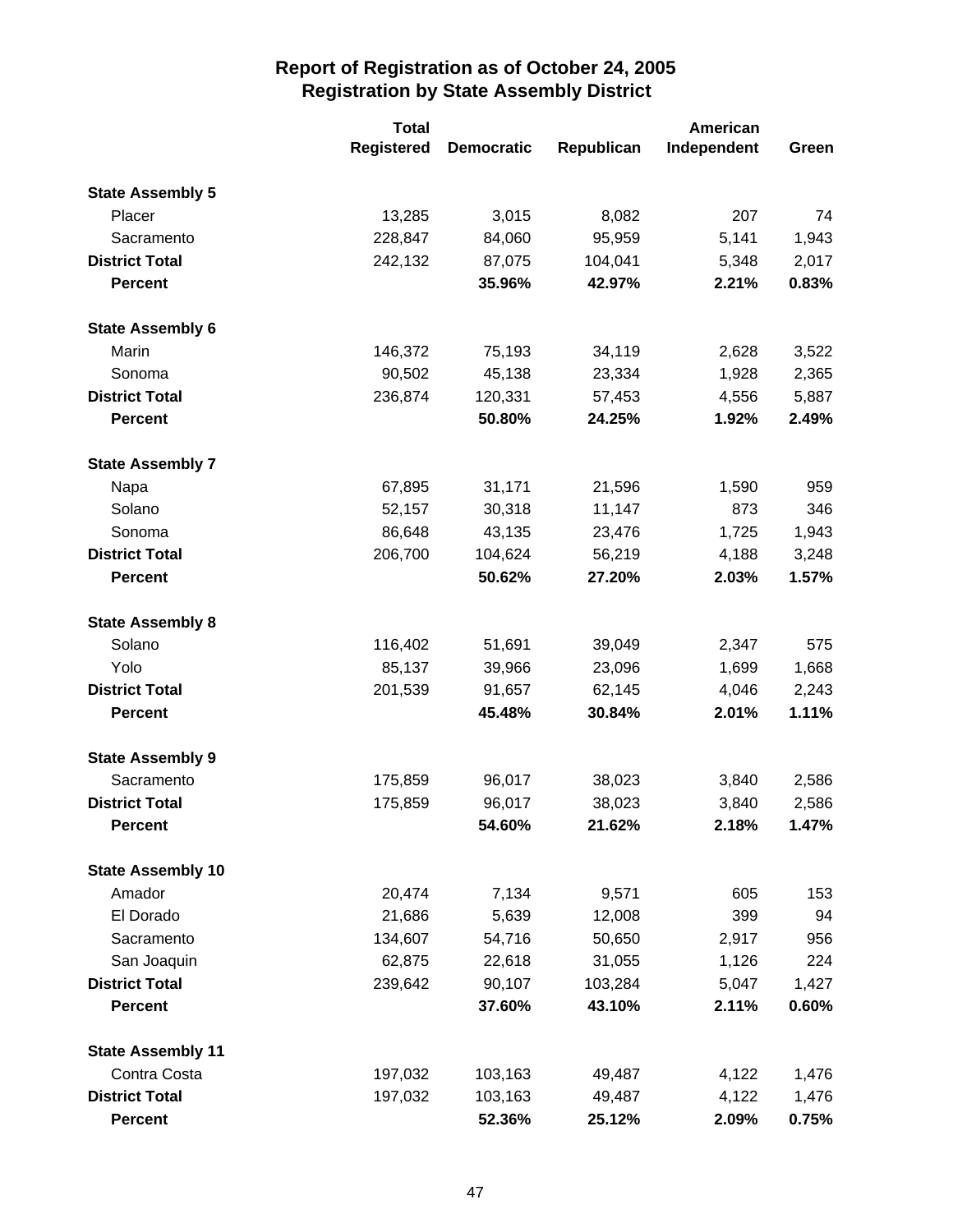|                          |             | <b>Natural</b><br>Peace and | <b>Declined to</b> |                      |              |
|--------------------------|-------------|-----------------------------|--------------------|----------------------|--------------|
|                          | Libertarian | Law                         | Freedom            | <b>Miscellaneous</b> | <b>State</b> |
| <b>State Assembly 5</b>  |             |                             |                    |                      |              |
| Placer                   | 68          | $\overline{2}$              | $\overline{7}$     | 24                   | 1,806        |
| Sacramento               | 1,230       | 130                         | 774                | 614                  | 38,996       |
| <b>District Total</b>    | 1,298       | 132                         | 781                | 638                  | 40,802       |
| <b>Percent</b>           | 0.54%       | 0.05%                       | 0.32%              | 0.26%                | 16.85%       |
| <b>State Assembly 6</b>  |             |                             |                    |                      |              |
| Marin                    | 796         | 123                         | 324                | 448                  | 29,219       |
| Sonoma                   | 552         | 61                          | 244                | 600                  | 16,280       |
| <b>District Total</b>    | 1,348       | 184                         | 568                | 1,048                | 45,499       |
| <b>Percent</b>           | 0.57%       | 0.08%                       | 0.24%              | 0.44%                | 19.21%       |
| <b>State Assembly 7</b>  |             |                             |                    |                      |              |
| Napa                     | 394         | 56                          | 147                | 545                  | 11,437       |
| Solano                   | 189         | 36                          | 119                | 300                  | 8,829        |
| Sonoma                   | 544         | 75                          | 242                | 545                  | 14,963       |
| <b>District Total</b>    | 1,127       | 167                         | 508                | 1,390                | 35,229       |
| <b>Percent</b>           | 0.55%       | 0.08%                       | 0.25%              | 0.67%                | 17.04%       |
| <b>State Assembly 8</b>  |             |                             |                    |                      |              |
| Solano                   | 497         | 61                          | 205                | 634                  | 21,343       |
| Yolo                     | 390         | 74                          | 328                | 725                  | 17,191       |
| <b>District Total</b>    | 887         | 135                         | 533                | 1,359                | 38,534       |
| <b>Percent</b>           | 0.44%       | 0.07%                       | 0.26%              | 0.67%                | 19.12%       |
| <b>State Assembly 9</b>  |             |                             |                    |                      |              |
| Sacramento               | 922         | 227                         | 2,182              | 465                  | 31,597       |
| <b>District Total</b>    | 922         | 227                         | 2,182              | 465                  | 31,597       |
| <b>Percent</b>           | 0.52%       | 0.13%                       | 1.24%              | 0.26%                | 17.97%       |
| <b>State Assembly 10</b> |             |                             |                    |                      |              |
| Amador                   | 140         | 14                          | 34                 | 183                  | 2,640        |
| El Dorado                | 93          | 6                           | 15                 | 100                  | 3,332        |
| Sacramento               | 581         | 94                          | 685                | 347                  | 23,661       |
| San Joaquin              | 252         | 28                          | 186                | 431                  | 6,955        |
| <b>District Total</b>    | 1,066       | 142                         | 920                | 1,061                | 36,588       |
| <b>Percent</b>           | 0.44%       | 0.06%                       | 0.38%              | 0.44%                | 15.27%       |
| <b>State Assembly 11</b> |             |                             |                    |                      |              |
| Contra Costa             | 957         | 203                         | 617                | 1,327                | 35,680       |
| <b>District Total</b>    | 957         | 203                         | 617                | 1,327                | 35,680       |
| <b>Percent</b>           | 0.49%       | 0.10%                       | 0.31%              | 0.67%                | 18.11%       |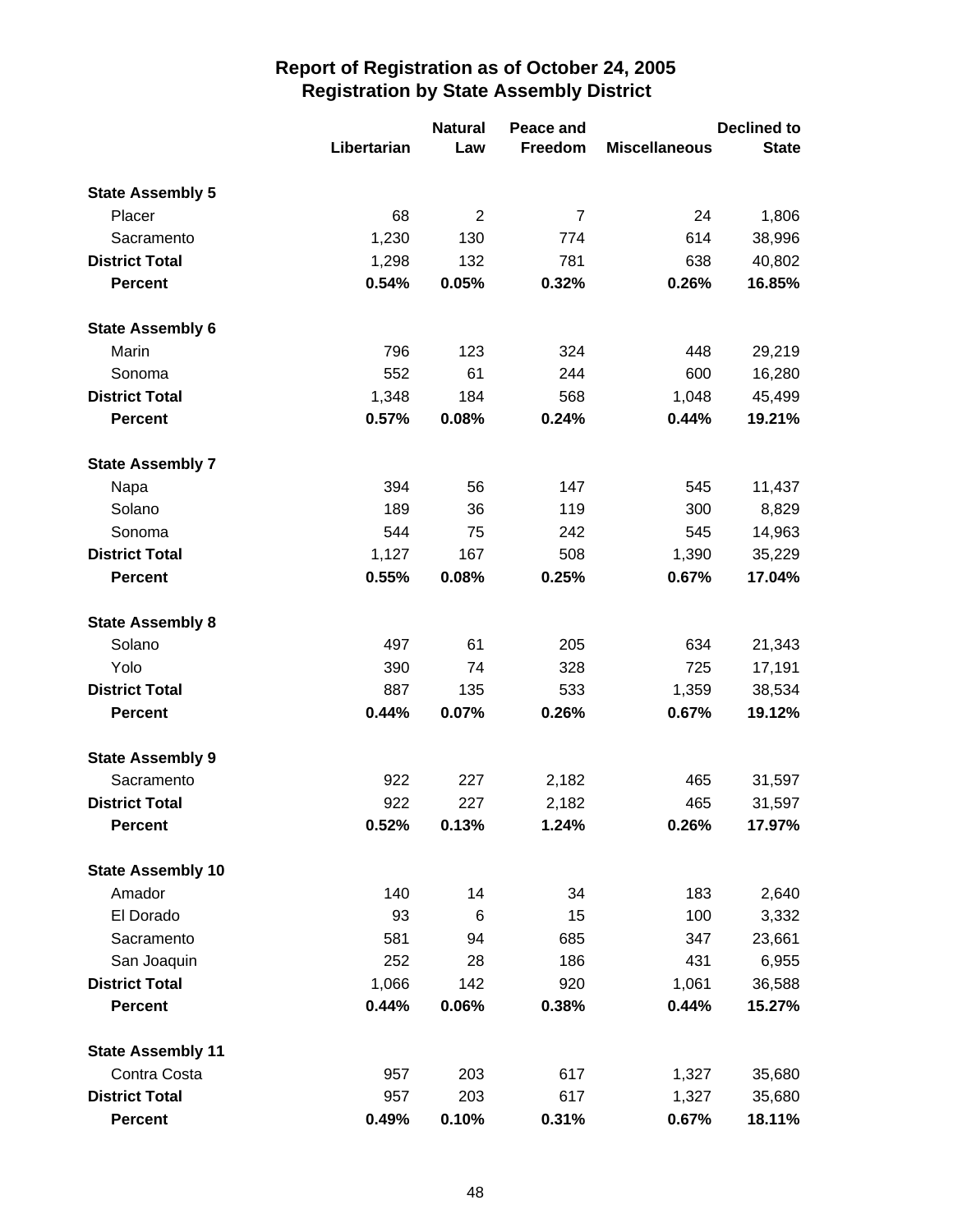|                          | <b>Total</b>      |                   | American   |             |       |
|--------------------------|-------------------|-------------------|------------|-------------|-------|
|                          | <b>Registered</b> | <b>Democratic</b> | Republican | Independent | Green |
|                          |                   |                   |            |             |       |
| <b>State Assembly 12</b> |                   |                   |            |             |       |
| San Francisco            | 182,168           | 95,094            | 23,801     | 2,872       | 3,938 |
| San Mateo                | 26,431            | 14,725            | 4,063      | 420         | 219   |
| <b>District Total</b>    | 208,599           | 109,819           | 27,864     | 3,292       | 4,157 |
| <b>Percent</b>           |                   | 52.65%            | 13.36%     | 1.58%       | 1.99% |
| <b>State Assembly 13</b> |                   |                   |            |             |       |
| San Francisco            | 245,371           | 137,349           | 24,704     | 4,088       | 9,208 |
| <b>District Total</b>    | 245,371           | 137,349           | 24,704     | 4,088       | 9,208 |
| <b>Percent</b>           |                   | 55.98%            | 10.07%     | 1.67%       | 3.75% |
| <b>State Assembly 14</b> |                   |                   |            |             |       |
| Alameda                  | 110,595           | 68,000            | 7,925      | 1,111       | 5,703 |
| Contra Costa             | 131,178           | 72,780            | 29,770     | 1,946       | 2,023 |
| <b>District Total</b>    | 241,773           | 140,780           | 37,695     | 3,057       | 7,726 |
| <b>Percent</b>           |                   | 58.23%            | 15.59%     | 1.26%       | 3.20% |
| <b>State Assembly 15</b> |                   |                   |            |             |       |
| Alameda                  | 48,815            | 18,128            | 19,012     | 1,138       | 299   |
| Contra Costa             | 164,446           | 61,983            | 68,166     | 2,971       | 887   |
| Sacramento               | 50,470            | 18,560            | 21,862     | 1,164       | 227   |
| San Joaquin              | 9,126             | 4,395             | 3,162      | 150         | 23    |
| <b>District Total</b>    | 272,857           | 103,066           | 112,202    | 5,423       | 1,436 |
| <b>Percent</b>           |                   | 37.77%            | 41.12%     | 1.99%       | 0.53% |
| <b>State Assembly 16</b> |                   |                   |            |             |       |
| Alameda                  | 200,734           | 124,512           | 20,297     | 3,087       | 5,404 |
| <b>District Total</b>    | 200,734           | 124,512           | 20,297     | 3,087       | 5,404 |
| <b>Percent</b>           |                   | 62.03%            | 10.11%     | 1.54%       | 2.69% |
| <b>State Assembly 17</b> |                   |                   |            |             |       |
| Merced                   | 91,100            | 41,197            | 38,417     | 1,619       | 297   |
| San Joaquin              | 86,112            | 42,201            | 30,770     | 1,333       | 300   |
| Stanislaus               | 4,576             | 2,056             | 1,660      | 113         | 18    |
| <b>District Total</b>    | 181,788           | 85,454            | 70,847     | 3,065       | 615   |
| <b>Percent</b>           |                   | 47.01%            | 38.97%     | 1.69%       | 0.34% |
| <b>State Assembly 18</b> |                   |                   |            |             |       |
| Alameda                  | 188,779           | 103,324           | 40,722     | 3,433       | 1,530 |
| <b>District Total</b>    | 188,779           | 103,324           | 40,722     | 3,433       | 1,530 |
| <b>Percent</b>           |                   | 54.73%            | 21.57%     | 1.82%       | 0.81% |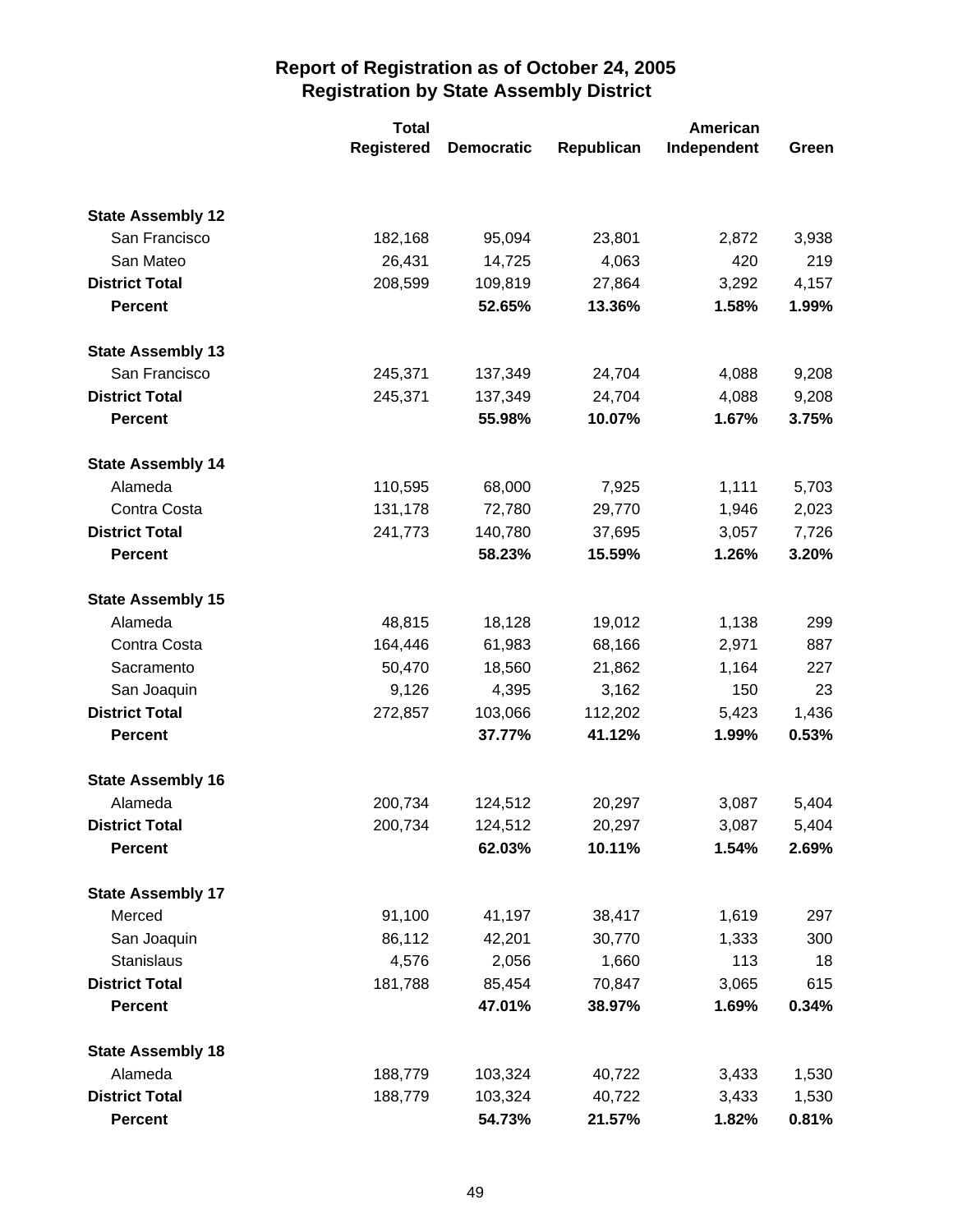|                          | Libertarian | <b>Natural</b><br>Law | Peace and<br>Freedom | <b>Miscellaneous</b> | <b>Declined to</b><br><b>State</b> |
|--------------------------|-------------|-----------------------|----------------------|----------------------|------------------------------------|
|                          |             |                       |                      |                      |                                    |
| <b>State Assembly 12</b> |             |                       |                      |                      |                                    |
| San Francisco            | 829         | 239                   | 628                  | 254                  | 54,513                             |
| San Mateo                | 68          | 41                    | 107                  | 46                   | 6,742                              |
| <b>District Total</b>    | 897         | 280                   | 735                  | 300                  | 61,255                             |
| <b>Percent</b>           | 0.43%       | 0.13%                 | 0.35%                | 0.14%                | 29.36%                             |
| <b>State Assembly 13</b> |             |                       |                      |                      |                                    |
| San Francisco            | 1,467       | 326                   | 1,053                | 399                  | 66,777                             |
| <b>District Total</b>    | 1,467       | 326                   | 1,053                | 399                  | 66,777                             |
| <b>Percent</b>           | 0.60%       | 0.13%                 | 0.43%                | 0.16%                | 27.21%                             |
| <b>State Assembly 14</b> |             |                       |                      |                      |                                    |
| Alameda                  | 575         | 201                   | 643                  | 826                  | 25,611                             |
| Contra Costa             | 566         | 211                   | 399                  | 883                  | 22,600                             |
| <b>District Total</b>    | 1,141       | 412                   | 1,042                | 1,709                | 48,211                             |
| <b>Percent</b>           | 0.47%       | 0.17%                 | 0.43%                | 0.71%                | 19.94%                             |
| <b>State Assembly 15</b> |             |                       |                      |                      |                                    |
| Alameda                  | 261         | 26                    | 69                   | 357                  | 9,525                              |
| Contra Costa             | 664         | 114                   | 183                  | 1,102                | 28,376                             |
| Sacramento               | 168         | 21                    | 149                  | 109                  | 8,210                              |
| San Joaquin              | 22          | 4                     | 38                   | 64                   | 1,268                              |
| <b>District Total</b>    | 1,115       | 165                   | 439                  | 1,632                | 47,379                             |
| <b>Percent</b>           | 0.41%       | 0.06%                 | 0.16%                | 0.60%                | 17.36%                             |
| <b>State Assembly 16</b> |             |                       |                      |                      |                                    |
| Alameda                  | 811         | 692                   | 1,475                | 1,425                | 43,031                             |
| <b>District Total</b>    | 811         | 692                   | 1,475                | 1,425                | 43,031                             |
| <b>Percent</b>           | 0.40%       | 0.34%                 | 0.73%                | 0.71%                | 21.44%                             |
| <b>State Assembly 17</b> |             |                       |                      |                      |                                    |
| Merced                   | 231         | 44                    | 149                  | 133                  | 9,013                              |
| San Joaquin              | 244         | 51                    | 460                  | 561                  | 10,192                             |
| Stanislaus               | 26          | 3                     | 31                   | 30                   | 639                                |
| <b>District Total</b>    | 501         | 98                    | 640                  | 724                  | 19,844                             |
| <b>Percent</b>           | 0.28%       | 0.05%                 | 0.35%                | 0.40%                | 10.92%                             |
| <b>State Assembly 18</b> |             |                       |                      |                      |                                    |
| Alameda                  | 815         | 287                   | 672                  | 1,332                | 36,664                             |
| <b>District Total</b>    | 815         | 287                   | 672                  | 1,332                | 36,664                             |
| <b>Percent</b>           | 0.43%       | 0.15%                 | 0.36%                | 0.71%                | 19.42%                             |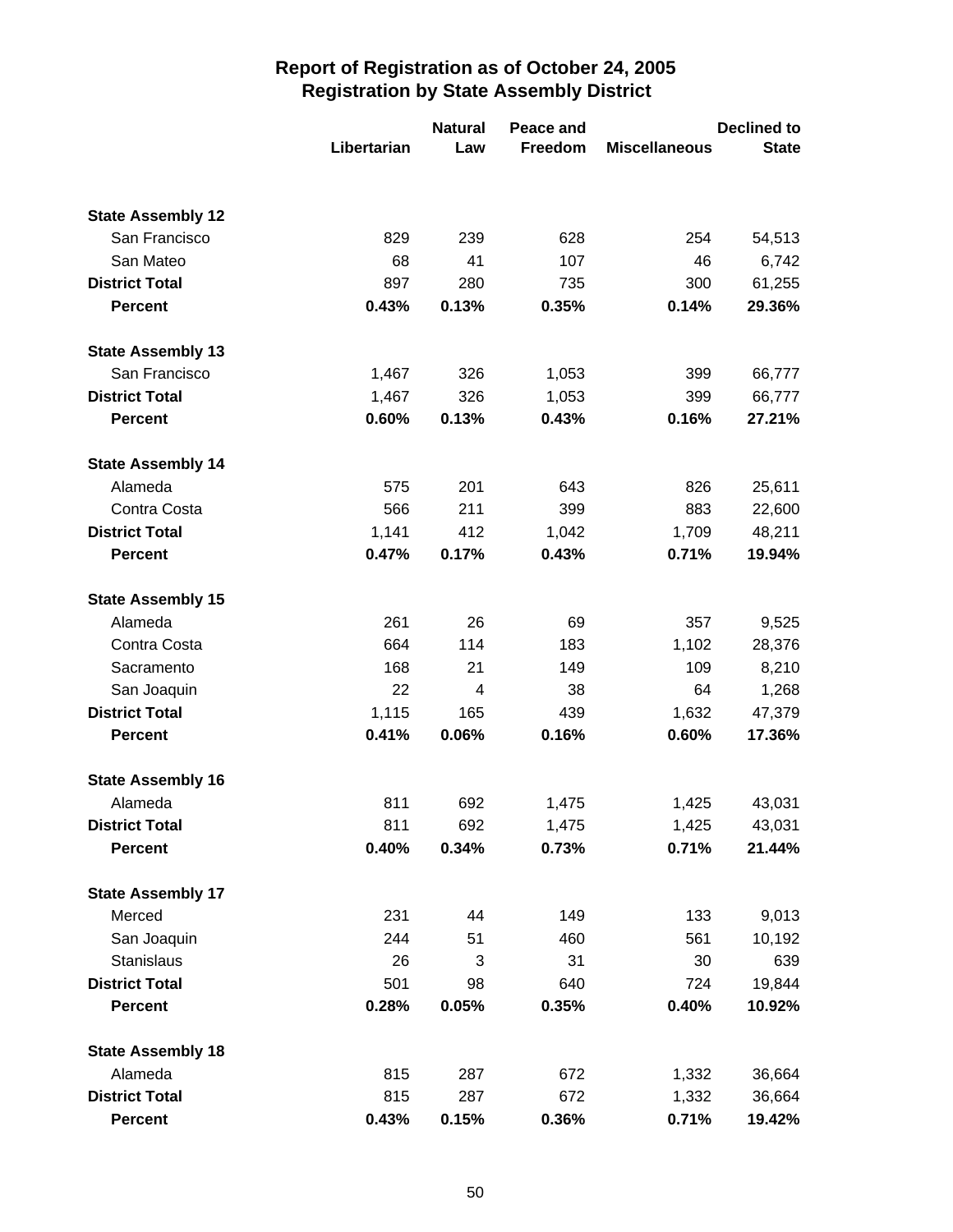|                          | <b>Total</b>      |                   | American   |             |       |  |
|--------------------------|-------------------|-------------------|------------|-------------|-------|--|
|                          | <b>Registered</b> | <b>Democratic</b> | Republican | Independent | Green |  |
|                          |                   |                   |            |             |       |  |
| <b>State Assembly 19</b> |                   |                   |            |             |       |  |
| San Mateo                | 217,485           | 108,606           | 51,727     | 4,245       | 2,446 |  |
| <b>District Total</b>    | 217,485           | 108,606           | 51,727     | 4,245       | 2,446 |  |
| <b>Percent</b>           |                   | 49.94%            | 23.78%     | 1.95%       | 1.12% |  |
| <b>State Assembly 20</b> |                   |                   |            |             |       |  |
| Alameda                  | 155,113           | 74,730            | 36,333     | 2,643       | 1,020 |  |
| Santa Clara              | 25,869            | 10,679            | 6,557      | 502         | 96    |  |
| <b>District Total</b>    | 180,982           | 85,409            | 42,890     | 3,145       | 1,116 |  |
| <b>Percent</b>           |                   | 47.19%            | 23.70%     | 1.74%       | 0.62% |  |
| <b>State Assembly 21</b> |                   |                   |            |             |       |  |
| San Mateo                | 107,590           | 49,610            | 33,138     | 1,756       | 1,135 |  |
| Santa Clara              | 128,480           | 54,984            | 41,463     | 1,737       | 1,305 |  |
| <b>District Total</b>    | 236,070           | 104,594           | 74,601     | 3,493       | 2,440 |  |
| <b>Percent</b>           |                   | 44.31%            | 31.60%     | 1.48%       | 1.03% |  |
| <b>State Assembly 22</b> |                   |                   |            |             |       |  |
| Santa Clara              | 182,612           | 79,584            | 46,527     | 3,118       | 1,657 |  |
| <b>District Total</b>    | 182,612           | 79,584            | 46,527     | 3,118       | 1,657 |  |
| <b>Percent</b>           |                   | 43.58%            | 25.48%     | 1.71%       | 0.91% |  |
| <b>State Assembly 23</b> |                   |                   |            |             |       |  |
| Santa Clara              | 145,983           | 73,282            | 31,585     | 2,986       | 1,054 |  |
| <b>District Total</b>    | 145,983           | 73,282            | 31,585     | 2,986       | 1,054 |  |
| <b>Percent</b>           |                   | 50.20%            | 21.64%     | 2.05%       | 0.72% |  |
| <b>State Assembly 24</b> |                   |                   |            |             |       |  |
| Santa Clara              | 216,091           | 97,272            | 63,873     | 4,271       | 1,766 |  |
| <b>District Total</b>    | 216,091           | 97,272            | 63,873     | 4,271       | 1,766 |  |
| <b>Percent</b>           |                   | 45.01%            | 29.56%     | 1.98%       | 0.82% |  |
| <b>State Assembly 25</b> |                   |                   |            |             |       |  |
| Calaveras                | 26,648            | 9,143             | 12,010     | 729         | 316   |  |
| Madera                   | 26,970            | 8,129             | 14,356     | 617         | 166   |  |
| Mariposa                 | 11,390            | 3,673             | 5,359      | 316         | 164   |  |
| Mono                     | 6,842             | 2,157             | 2,689      | 204         | 131   |  |
| Stanislaus               | 130,088           | 50,664            | 57,727     | 2,712       | 526   |  |
| Tuolumne                 | 32,916            | 12,006            | 14,517     | 930         | 316   |  |
| <b>District Total</b>    | 234,854           | 85,772            | 106,658    | 5,508       | 1,619 |  |
| <b>Percent</b>           |                   | 36.52%            | 45.41%     | 2.35%       | 0.69% |  |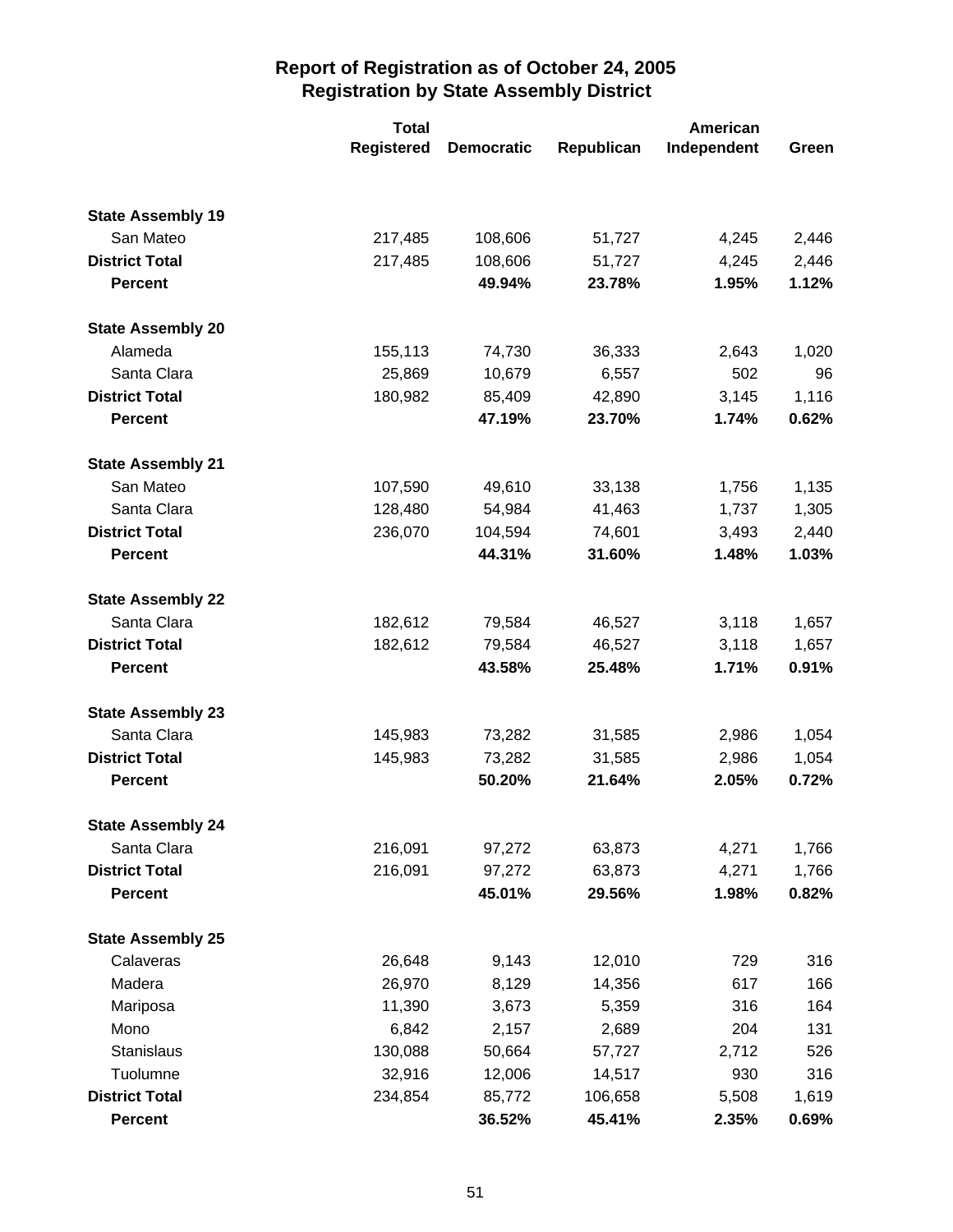|                          | Libertarian | <b>Natural</b><br>Law | Peace and<br>Freedom | <b>Miscellaneous</b> | <b>Declined to</b><br><b>State</b> |
|--------------------------|-------------|-----------------------|----------------------|----------------------|------------------------------------|
|                          |             |                       |                      |                      |                                    |
| <b>State Assembly 19</b> |             |                       |                      |                      |                                    |
| San Mateo                | 954         | 240                   | 481                  | 558                  | 48,228                             |
| <b>District Total</b>    | 954         | 240                   | 481                  | 558                  | 48,228                             |
| <b>Percent</b>           | 0.44%       | 0.11%                 | 0.22%                | 0.26%                | 22.18%                             |
| <b>State Assembly 20</b> |             |                       |                      |                      |                                    |
| Alameda                  | 681         | 157                   | 374                  | 1,286                | 37,889                             |
| Santa Clara              | 108         | 21                    | 90                   | 62                   | 7,754                              |
| <b>District Total</b>    | 789         | 178                   | 464                  | 1,348                | 45,643                             |
| <b>Percent</b>           | 0.44%       | 0.10%                 | 0.26%                | 0.74%                | 25.22%                             |
| <b>State Assembly 21</b> |             |                       |                      |                      |                                    |
| San Mateo                | 614         | 76                    | 242                  | 270                  | 20,749                             |
| Santa Clara              | 721         | 85                    | 197                  | 283                  | 27,705                             |
| <b>District Total</b>    | 1,335       | 161                   | 439                  | 553                  | 48,454                             |
| <b>Percent</b>           | 0.57%       | 0.07%                 | 0.19%                | 0.23%                | 20.53%                             |
| <b>State Assembly 22</b> |             |                       |                      |                      |                                    |
| Santa Clara              | 1,270       | 148                   | 467                  | 505                  | 49,336                             |
| <b>District Total</b>    | 1,270       | 148                   | 467                  | 505                  | 49,336                             |
| <b>Percent</b>           | 0.70%       | 0.08%                 | 0.26%                | 0.28%                | 27.02%                             |
| <b>State Assembly 23</b> |             |                       |                      |                      |                                    |
| Santa Clara              | 776         | 173                   | 641                  | 331                  | 35,155                             |
| <b>District Total</b>    | 776         | 173                   | 641                  | 331                  | 35,155                             |
| <b>Percent</b>           | 0.53%       | 0.12%                 | 0.44%                | 0.23%                | 24.08%                             |
| <b>State Assembly 24</b> |             |                       |                      |                      |                                    |
| Santa Clara              | 1,351       | 182                   | 546                  | 591                  | 46,239                             |
| <b>District Total</b>    | 1,351       | 182                   | 546                  | 591                  | 46,239                             |
| <b>Percent</b>           | 0.63%       | 0.08%                 | 0.25%                | 0.27%                | 21.40%                             |
| <b>State Assembly 25</b> |             |                       |                      |                      |                                    |
| Calaveras                | 315         | 18                    | 61                   | 97                   | 3,959                              |
| Madera                   | 139         | 18                    | 28                   | 119                  | 3,398                              |
| Mariposa                 | 77          | 8                     | 30                   | 165                  | 1,598                              |
| Mono                     | 69          | 4                     | 16                   | 1                    | 1,571                              |
| Stanislaus               | 499         | 76                    | 594                  | 1,139                | 16,151                             |
| Tuolumne                 | 211         | 17                    | 82                   | 123                  | 4,714                              |
| <b>District Total</b>    | 1,310       | 141                   | 811                  | 1,644                | 31,391                             |
| <b>Percent</b>           | 0.56%       | 0.06%                 | 0.35%                | 0.70%                | 13.37%                             |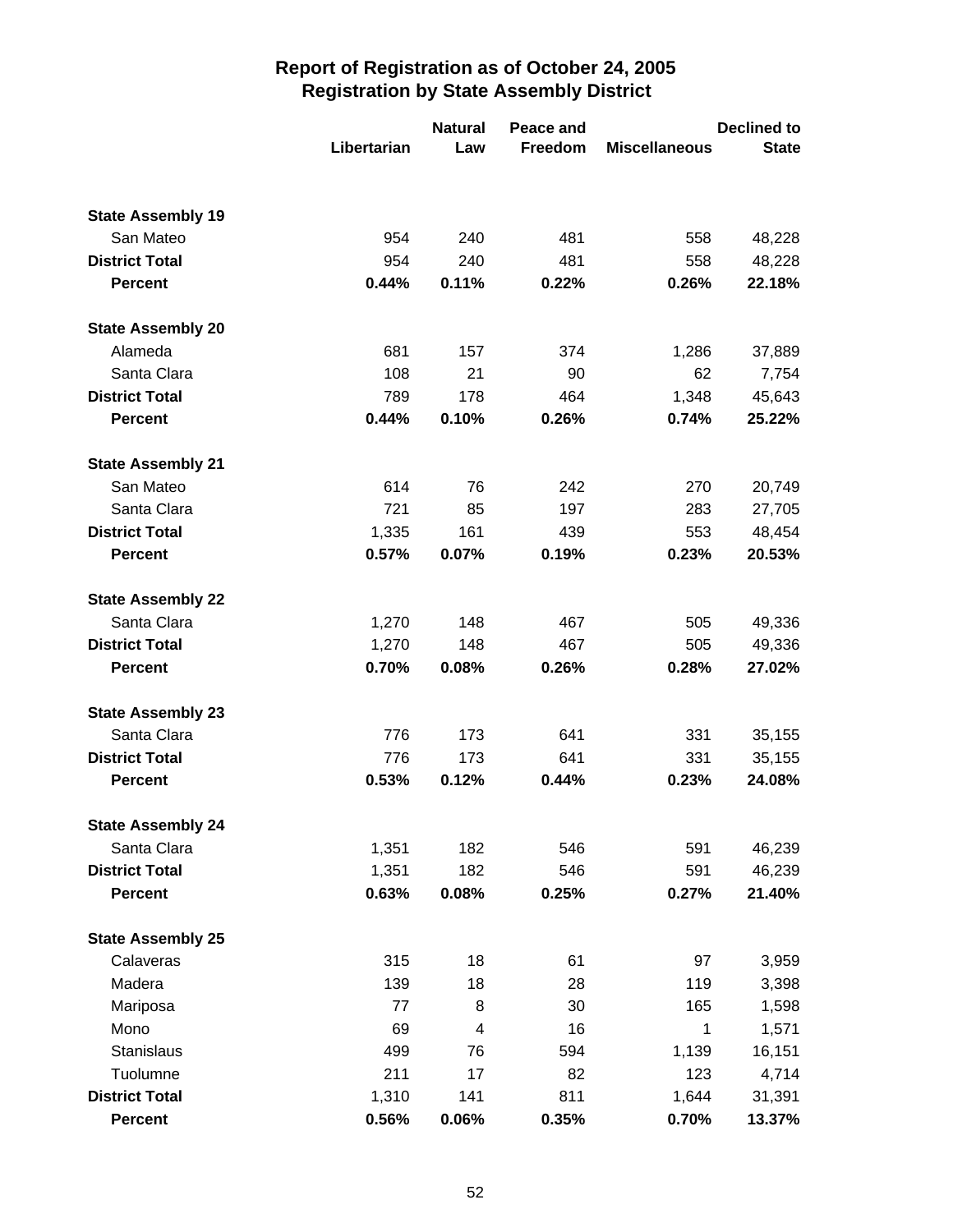|                          | <b>Total</b>      |                   | American   |             |       |
|--------------------------|-------------------|-------------------|------------|-------------|-------|
|                          | <b>Registered</b> | <b>Democratic</b> | Republican | Independent | Green |
|                          |                   |                   |            |             |       |
| <b>State Assembly 26</b> |                   |                   |            |             |       |
| San Joaquin              | 113,326           | 44,665            | 51,648     | 2,040       | 387   |
| Stanislaus               | 85,533            | 37,371            | 34,423     | 1,670       | 335   |
| <b>District Total</b>    | 198,859           | 82,036            | 86,071     | 3,710       | 722   |
| <b>Percent</b>           |                   | 41.25%            | 43.28%     | 1.87%       | 0.36% |
| <b>State Assembly 27</b> |                   |                   |            |             |       |
| Monterey                 | 89,039            | 39,940            | 29,091     | 1,828       | 1,126 |
| Santa Clara              | 25,759            | 10,150            | 9,790      | 589         | 159   |
| Santa Cruz               | 123,450           | 64,011            | 26,320     | 2,199       | 4,554 |
| <b>District Total</b>    | 238,248           | 114,101           | 65,201     | 4,616       | 5,839 |
| <b>Percent</b>           |                   | 47.89%            | 27.37%     | 1.94%       | 2.45% |
| <b>State Assembly 28</b> |                   |                   |            |             |       |
| Monterey                 | 69,677            | 36,067            | 20,918     | 1,262       | 303   |
| San Benito               | 24,932            | 11,239            | 8,519      | 577         | 154   |
| Santa Clara              | 37,757            | 17,266            | 10,569     | 692         | 174   |
| Santa Cruz               | 19,439            | 11,857            | 3,730      | 305         | 188   |
| <b>District Total</b>    | 151,805           | 76,429            | 43,736     | 2,836       | 819   |
| <b>Percent</b>           |                   | 50.35%            | 28.81%     | 1.87%       | 0.54% |
| <b>State Assembly 29</b> |                   |                   |            |             |       |
| Fresno                   | 183,617           | 61,157            | 95,241     | 3,172       | 958   |
| Madera                   | 22,089            | 8,660             | 9,949      | 376         | 56    |
| Tulare                   | 0                 | $\mathbf 0$       | 0          | 0           | 0     |
| <b>District Total</b>    | 205,706           | 69,817            | 105,190    | 3,548       | 1,014 |
| <b>Percent</b>           |                   | 33.94%            | 51.14%     | 1.72%       | 0.49% |
| <b>State Assembly 30</b> |                   |                   |            |             |       |
| Fresno                   | 13,992            | 4,766             | 7,254      | 254         | 33    |
| Kern                     | 54,384            | 32,522            | 15,374     | 937         | 63    |
| Kings                    | 48,584            | 18,818            | 22,819     | 966         | 120   |
| Tulare                   | 9,316             | 4,060             | 3,932      | 187         | 15    |
| <b>District Total</b>    | 126,276           | 60,166            | 49,379     | 2,344       | 231   |
| <b>Percent</b>           |                   | 47.65%            | 39.10%     | 1.86%       | 0.18% |
| <b>State Assembly 31</b> |                   |                   |            |             |       |
| Fresno                   | 124,781           | 61,982            | 46,197     | 1,860       | 601   |
| Tulare                   | 8,320             | 3,913             | 3,268      | 130         | 15    |
| <b>District Total</b>    | 133,101           | 65,895            | 49,465     | 1,990       | 616   |
| <b>Percent</b>           |                   | 49.51%            | 37.16%     | 1.50%       | 0.46% |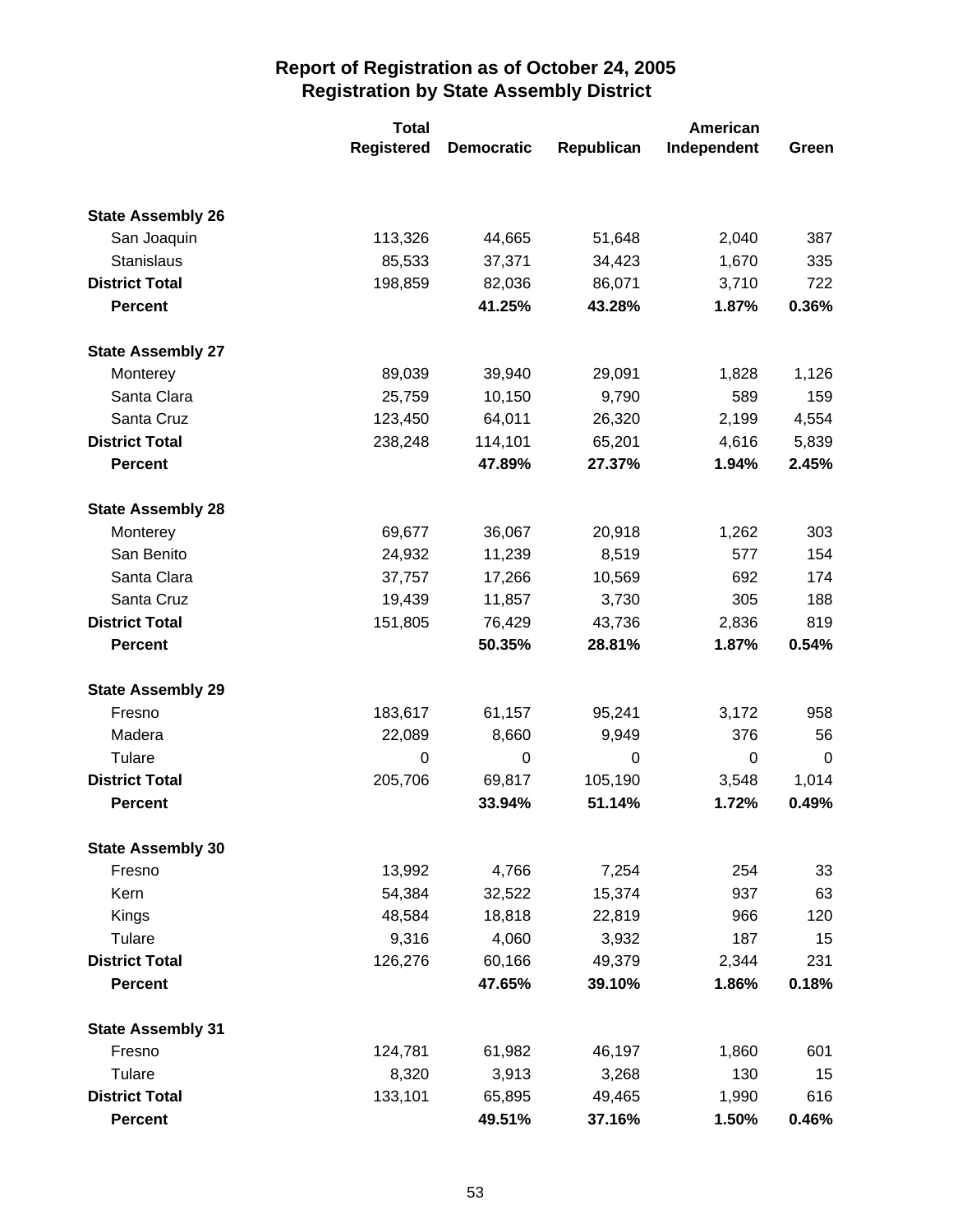|                          | Libertarian | <b>Natural</b><br>Law | Peace and<br>Freedom | <b>Miscellaneous</b> | <b>Declined to</b><br><b>State</b> |
|--------------------------|-------------|-----------------------|----------------------|----------------------|------------------------------------|
|                          |             |                       |                      |                      |                                    |
| <b>State Assembly 26</b> |             |                       |                      |                      |                                    |
| San Joaquin              | 362         | 66                    | 436                  | 865                  | 12,857                             |
| Stanislaus               | 307         | 70                    | 524                  | 659                  | 10,174                             |
| <b>District Total</b>    | 669         | 136                   | 960                  | 1,524                | 23,031                             |
| <b>Percent</b>           | 0.34%       | 0.07%                 | 0.48%                | 0.77%                | 11.58%                             |
| <b>State Assembly 27</b> |             |                       |                      |                      |                                    |
| Monterey                 | 450         | 81                    | 199                  | 196                  | 16,128                             |
| Santa Clara              | 135         | 17                    | 45                   | 64                   | 4,810                              |
| Santa Cruz               | 1,164       | 134                   | 376                  | 1,045                | 23,647                             |
| <b>District Total</b>    | 1,749       | 232                   | 620                  | 1,305                | 44,585                             |
| <b>Percent</b>           | 0.73%       | 0.10%                 | 0.26%                | 0.55%                | 18.71%                             |
| <b>State Assembly 28</b> |             |                       |                      |                      |                                    |
| Monterey                 | 235         | 76                    | 203                  | 135                  | 10,478                             |
| San Benito               | 131         | 15                    | 59                   | 106                  | 4,132                              |
| Santa Clara              | 194         | 39                    | 85                   | 64                   | 8,674                              |
| Santa Cruz               | 66          | 21                    | 106                  | 85                   | 3,081                              |
| <b>District Total</b>    | 626         | 151                   | 453                  | 390                  | 26,365                             |
| <b>Percent</b>           | 0.41%       | 0.10%                 | 0.30%                | 0.26%                | 17.37%                             |
| <b>State Assembly 29</b> |             |                       |                      |                      |                                    |
| Fresno                   | 664         | 99                    | 219                  | 266                  | 21,841                             |
| Madera                   | 58          | 16                    | 42                   | 100                  | 2,832                              |
| Tulare                   | 0           | $\mathbf 0$           | 0                    | 0                    | 0                                  |
| <b>District Total</b>    | 722         | 115                   | 261                  | 366                  | 24,673                             |
| <b>Percent</b>           | 0.35%       | 0.06%                 | 0.13%                | 0.18%                | 11.99%                             |
| <b>State Assembly 30</b> |             |                       |                      |                      |                                    |
| Fresno                   | 49          | 15                    | 29                   | 18                   | 1,574                              |
| Kern                     | 149         | 63                    | 166                  | 78                   | 5,032                              |
| Kings                    | 140         | 33                    | 25                   | 437                  | 5,226                              |
| Tulare                   | 32          | 13                    | 36                   | 14                   | 1,027                              |
| <b>District Total</b>    | 370         | 124                   | 256                  | 547                  | 12,859                             |
| <b>Percent</b>           | 0.29%       | 0.10%                 | 0.20%                | 0.43%                | 10.18%                             |
| <b>State Assembly 31</b> |             |                       |                      |                      |                                    |
| Fresno                   | 342         | 92                    | 252                  | 156                  | 13,299                             |
| Tulare                   | 18          | 6                     | 17                   | 12                   | 941                                |
| <b>District Total</b>    | 360         | 98                    | 269                  | 168                  | 14,240                             |
| <b>Percent</b>           | 0.27%       | 0.07%                 | 0.20%                | 0.13%                | 10.70%                             |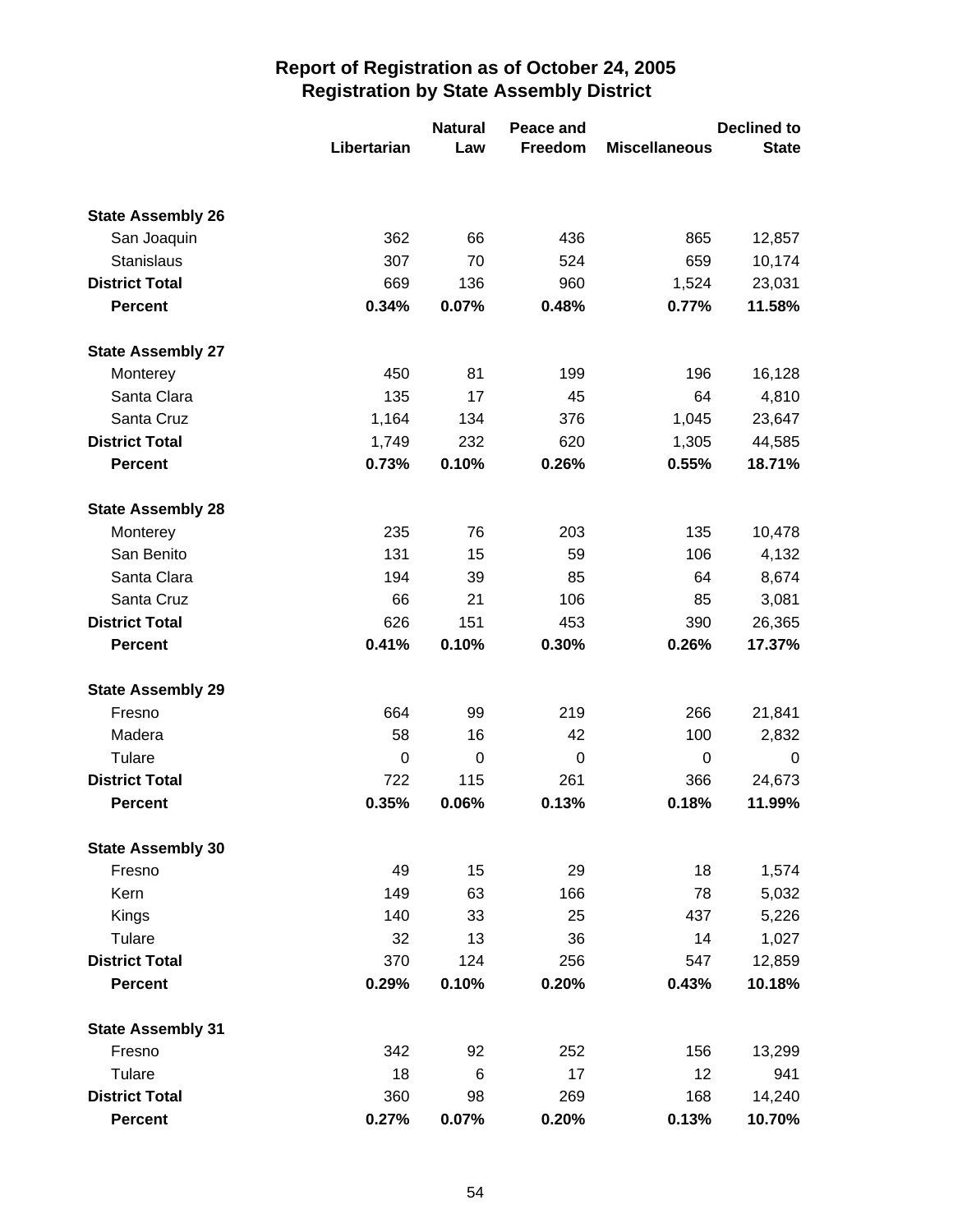|                          | <b>Total</b>      | American          |            |             |       |
|--------------------------|-------------------|-------------------|------------|-------------|-------|
|                          | <b>Registered</b> | <b>Democratic</b> | Republican | Independent | Green |
|                          |                   |                   |            |             |       |
| <b>State Assembly 32</b> |                   |                   |            |             |       |
| Kern                     | 226,323           | 67,425            | 121,174    | 5,919       | 705   |
| San Bernardino           | 764               | 272               | 290        | 41          | 1     |
| <b>District Total</b>    | 227,087           | 67,697            | 121,464    | 5,960       | 706   |
| <b>Percent</b>           |                   | 29.81%            | 53.49%     | 2.62%       | 0.31% |
| <b>State Assembly 33</b> |                   |                   |            |             |       |
| San Luis Obispo          | 154,867           | 54,770            | 65,899     | 3,381       | 2,173 |
| Santa Barbara            | 68,901            | 25,147            | 30,240     | 1,525       | 279   |
| <b>District Total</b>    | 223,768           | 79,917            | 96,139     | 4,906       | 2,452 |
| <b>Percent</b>           |                   | 35.71%            | 42.96%     | 2.19%       | 1.10% |
| <b>State Assembly 34</b> |                   |                   |            |             |       |
| Inyo                     | 10,616            | 3,437             | 4,885      | 291         | 113   |
| Kern                     | 15,692            | 4,640             | 7,210      | 594         | 42    |
| San Bernardino           | 21,651            | 8,245             | 8,143      | 902         | 75    |
| Tulare                   | 114,963           | 37,813            | 57,763     | 2,642       | 492   |
| <b>District Total</b>    | 162,922           | 54,135            | 78,001     | 4,429       | 722   |
| <b>Percent</b>           |                   | 33.23%            | 47.88%     | 2.72%       | 0.44% |
| <b>State Assembly 35</b> |                   |                   |            |             |       |
| Santa Barbara            | 116,656           | 50,129            | 37,127     | 2,145       | 2,190 |
| Ventura                  | 91,883            | 43,110            | 29,994     | 1,714       | 985   |
| <b>District Total</b>    | 208,539           | 93,239            | 67,121     | 3,859       | 3,175 |
| <b>Percent</b>           |                   | 44.71%            | 32.19%     | 1.85%       | 1.52% |
| <b>State Assembly 36</b> |                   |                   |            |             |       |
| Los Angeles              | 131,327           | 46,989            | 58,879     | 3,251       | 455   |
| San Bernardino           | 66,150            | 22,597            | 29,910     | 2,056       | 214   |
| <b>District Total</b>    | 197,477           | 69,586            | 88,789     | 5,307       | 669   |
| <b>Percent</b>           |                   | 35.24%            | 44.96%     | 2.69%       | 0.34% |
| <b>State Assembly 37</b> |                   |                   |            |             |       |
| Kern                     | 7                 | 1                 | 5          | $\mathbf 0$ | 0     |
| Los Angeles              | 36,540            | 13,308            | 15,384     | 724         | 216   |
| Ventura                  | 197,647           | 66,497            | 89,786     | 3,900       | 1,508 |
| <b>District Total</b>    | 234,194           | 79,806            | 105,175    | 4,624       | 1,724 |
| <b>Percent</b>           |                   | 34.08%            | 44.91%     | 1.97%       | 0.74% |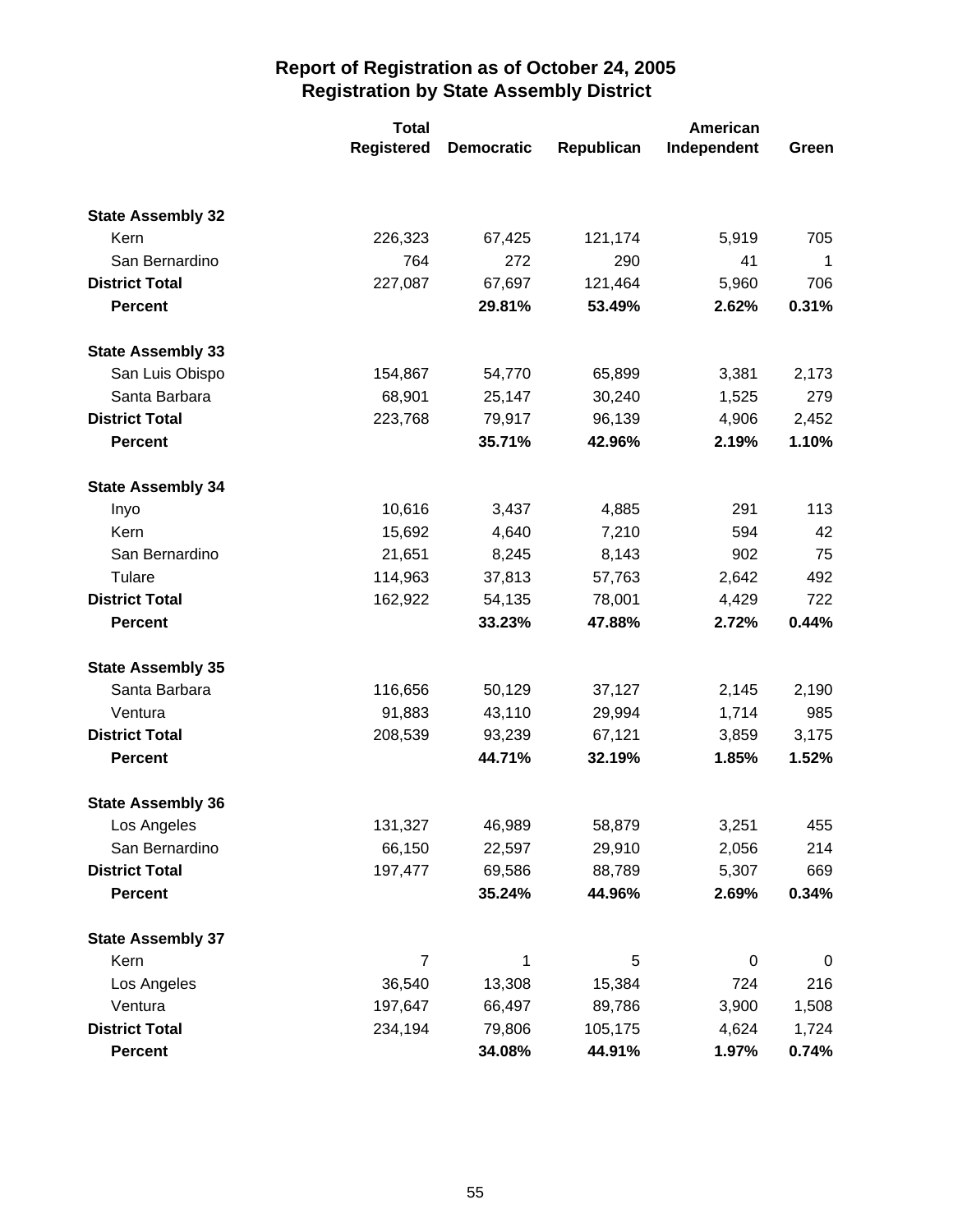|                          | Libertarian | <b>Natural</b><br>Law | Peace and<br>Freedom | <b>Miscellaneous</b> | <b>Declined to</b><br><b>State</b> |
|--------------------------|-------------|-----------------------|----------------------|----------------------|------------------------------------|
|                          |             |                       |                      |                      |                                    |
| <b>State Assembly 32</b> |             |                       |                      |                      |                                    |
| Kern                     | 1,155       | 126                   | 356                  | 423                  | 29,040                             |
| San Bernardino           | 9           | 1                     | 0                    | 5                    | 145                                |
| <b>District Total</b>    | 1,164       | 127                   | 356                  | 428                  | 29,185                             |
| <b>Percent</b>           | 0.51%       | 0.06%                 | 0.16%                | 0.19%                | 12.85%                             |
| <b>State Assembly 33</b> |             |                       |                      |                      |                                    |
| San Luis Obispo          | 991         | 146                   | 288                  | 1,879                | 25,340                             |
| Santa Barbara            | 324         | 39                    | 123                  | 674                  | 10,550                             |
| <b>District Total</b>    | 1,315       | 185                   | 411                  | 2,553                | 35,890                             |
| <b>Percent</b>           | 0.59%       | 0.08%                 | 0.18%                | 1.14%                | 16.04%                             |
| <b>State Assembly 34</b> |             |                       |                      |                      |                                    |
| Inyo                     | 68          | 6                     | 28                   | 69                   | 1,719                              |
| Kern                     | 94          | 19                    | 41                   | 39                   | 3,013                              |
| San Bernardino           | 150         | 16                    | 52                   | 113                  | 3,955                              |
| Tulare                   | 446         | 104                   | 213                  | 243                  | 15,247                             |
| <b>District Total</b>    | 758         | 145                   | 334                  | 464                  | 23,934                             |
| <b>Percent</b>           | 0.47%       | 0.09%                 | 0.21%                | 0.28%                | 14.69%                             |
| <b>State Assembly 35</b> |             |                       |                      |                      |                                    |
| Santa Barbara            | 737         | 114                   | 182                  | 1,269                | 22,763                             |
| Ventura                  | 475         | 115                   | 237                  | 844                  | 14,409                             |
| <b>District Total</b>    | 1,212       | 229                   | 419                  | 2,113                | 37,172                             |
| <b>Percent</b>           | 0.58%       | 0.11%                 | 0.20%                | 1.01%                | 17.82%                             |
| <b>State Assembly 36</b> |             |                       |                      |                      |                                    |
| Los Angeles              | 580         | 182                   | 358                  | 732                  | 19,901                             |
| San Bernardino           | 389         | 57                    | 190                  | 400                  | 10,337                             |
| <b>District Total</b>    | 969         | 239                   | 548                  | 1,132                | 30,238                             |
| <b>Percent</b>           | 0.49%       | 0.12%                 | 0.28%                | 0.57%                | 15.31%                             |
| <b>State Assembly 37</b> |             |                       |                      |                      |                                    |
| Kern                     | 1           | $\pmb{0}$             | $\,0\,$              | $\pmb{0}$            | 0                                  |
| Los Angeles              | 215         | 36                    | 107                  | 264                  | 6,286                              |
| Ventura                  | 1,069       | 188                   | 324                  | 1,766                | 32,609                             |
| <b>District Total</b>    | 1,285       | 224                   | 431                  | 2,030                | 38,895                             |
| <b>Percent</b>           | 0.55%       | 0.10%                 | 0.18%                | 0.87%                | 16.61%                             |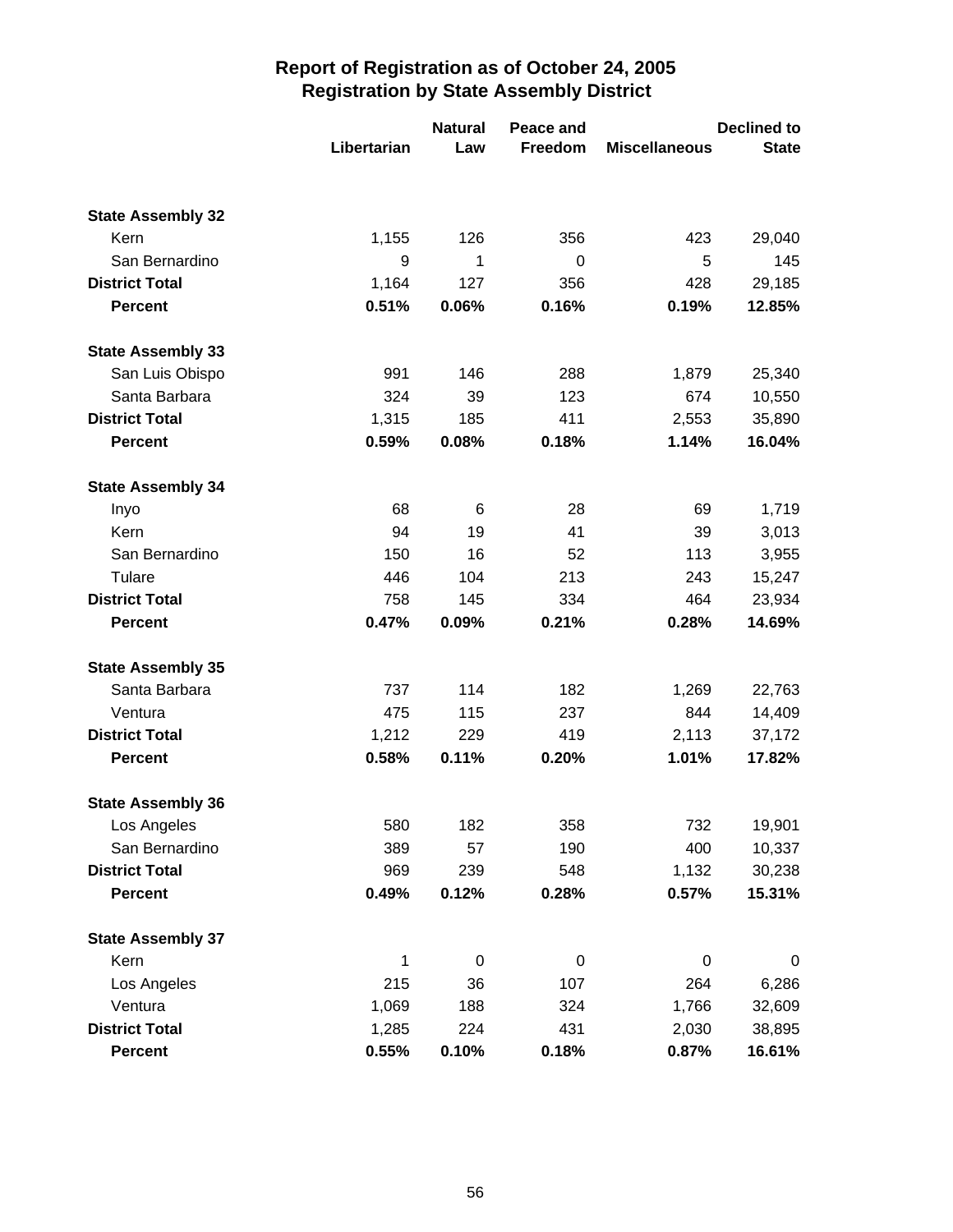|                          | <b>Total</b>      |                   | American   |             |       |
|--------------------------|-------------------|-------------------|------------|-------------|-------|
|                          | <b>Registered</b> | <b>Democratic</b> | Republican | Independent | Green |
| <b>State Assembly 38</b> |                   |                   |            |             |       |
| Los Angeles              | 196,972           | 70,359            | 84,998     | 3,754       | 1,060 |
| Ventura                  | 38,775            | 12,008            | 18,373     | 893         | 209   |
| <b>District Total</b>    | 235,747           | 82,367            | 103,371    | 4,647       | 1,269 |
| <b>Percent</b>           |                   | 34.94%            | 43.85%     | 1.97%       | 0.54% |
| <b>State Assembly 39</b> |                   |                   |            |             |       |
| Los Angeles              | 108,464           | 63,601            | 20,567     | 1,975       | 521   |
| <b>District Total</b>    | 108,464           | 63,601            | 20,567     | 1,975       | 521   |
| <b>Percent</b>           |                   | 58.64%            | 18.96%     | 1.82%       | 0.48% |
| <b>State Assembly 40</b> |                   |                   |            |             |       |
| Los Angeles              | 165,251           | 79,481            | 48,200     | 2,922       | 1,068 |
| <b>District Total</b>    | 165,251           | 79,481            | 48,200     | 2,922       | 1,068 |
| <b>Percent</b>           |                   | 48.10%            | 29.17%     | 1.77%       | 0.65% |
| <b>State Assembly 41</b> |                   |                   |            |             |       |
| Los Angeles              | 184,748           | 89,922            | 51,640     | 2,805       | 1,991 |
| Ventura                  | 50,366            | 22,523            | 16,794     | 964         | 342   |
| <b>District Total</b>    | 235,114           | 112,445           | 68,434     | 3,769       | 2,333 |
| <b>Percent</b>           |                   | 47.83%            | 29.11%     | 1.60%       | 0.99% |
| <b>State Assembly 42</b> |                   |                   |            |             |       |
| Los Angeles              | 253,091           | 135,764           | 51,884     | 3,964       | 2,353 |
| <b>District Total</b>    | 253,091           | 135,764           | 51,884     | 3,964       | 2,353 |
| <b>Percent</b>           |                   | 53.64%            | 20.50%     | 1.57%       | 0.93% |
| <b>State Assembly 43</b> |                   |                   |            |             |       |
| Los Angeles              | 181,376           | 80,549            | 53,798     | 3,349       | 1,616 |
| <b>District Total</b>    | 181,376           | 80,549            | 53,798     | 3,349       | 1,616 |
| <b>Percent</b>           |                   | 44.41%            | 29.66%     | 1.85%       | 0.89% |
| <b>State Assembly 44</b> |                   |                   |            |             |       |
| Los Angeles              | 210,868           | 94,768            | 67,265     | 2,948       | 1,729 |
| <b>District Total</b>    | 210,868           | 94,768            | 67,265     | 2,948       | 1,729 |
| <b>Percent</b>           |                   | 44.94%            | 31.90%     | 1.40%       | 0.82% |
| <b>State Assembly 45</b> |                   |                   |            |             |       |
| Los Angeles              | 121,168           | 70,463            | 17,970     | 1,907       | 1,582 |
| <b>District Total</b>    | 121,168           | 70,463            | 17,970     | 1,907       | 1,582 |
| <b>Percent</b>           |                   | 58.15%            | 14.83%     | 1.57%       | 1.31% |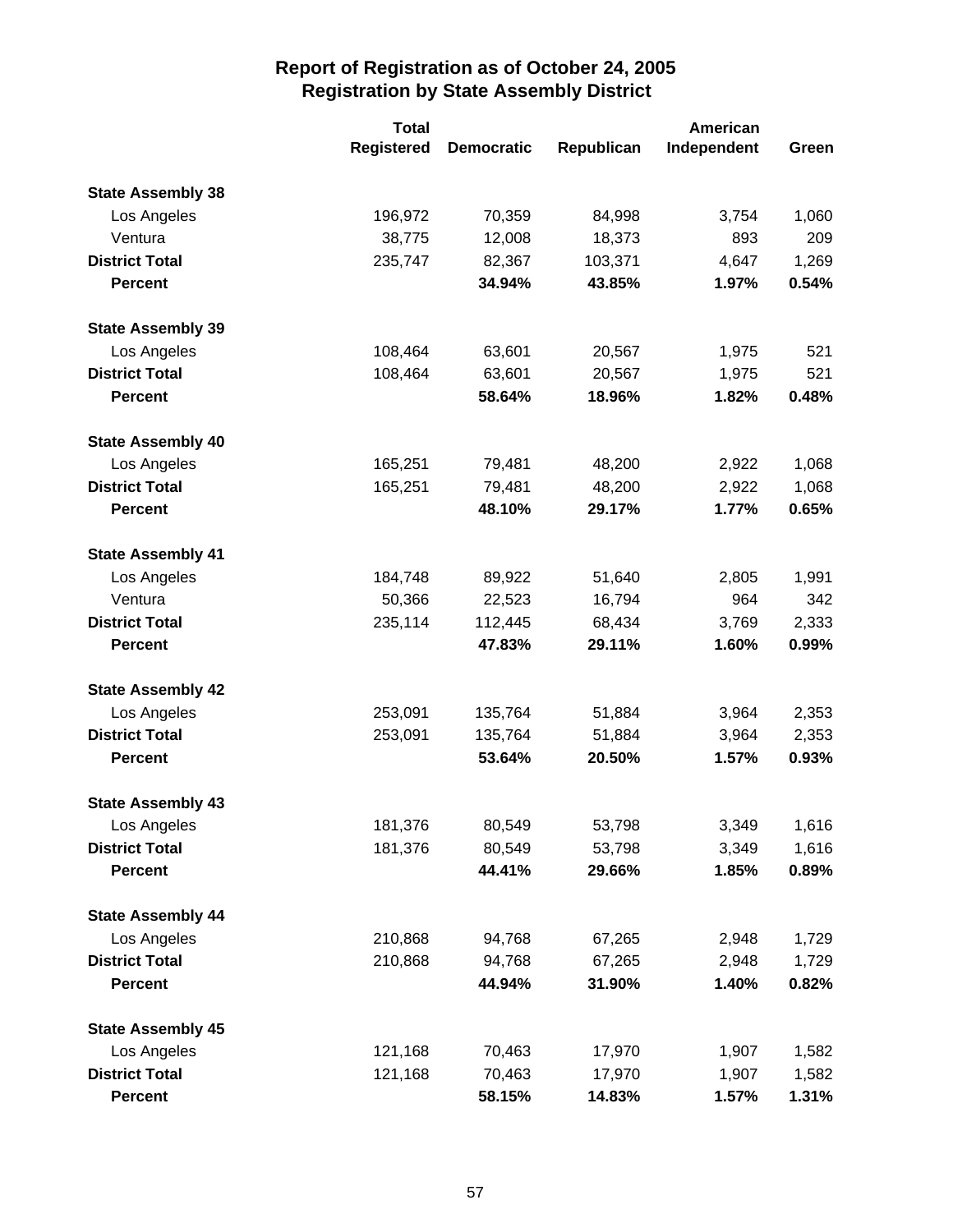|                          |             | <b>Natural</b> | Peace and |                      | <b>Declined to</b> |
|--------------------------|-------------|----------------|-----------|----------------------|--------------------|
|                          | Libertarian | Law            | Freedom   | <b>Miscellaneous</b> | <b>State</b>       |
| <b>State Assembly 38</b> |             |                |           |                      |                    |
| Los Angeles              | 1,146       | 171            | 478       | 1,468                | 33,538             |
| Ventura                  | 253         | 34             | 78        | 287                  | 6,640              |
| <b>District Total</b>    | 1,399       | 205            | 556       | 1,755                | 40,178             |
| <b>Percent</b>           | 0.59%       | 0.09%          | 0.24%     | 0.74%                | 17.04%             |
| <b>State Assembly 39</b> |             |                |           |                      |                    |
| Los Angeles              | 502         | 225            | 816       | 622                  | 19,635             |
| <b>District Total</b>    | 502         | 225            | 816       | 622                  | 19,635             |
| <b>Percent</b>           | 0.46%       | 0.21%          | 0.75%     | 0.57%                | 18.10%             |
| <b>State Assembly 40</b> |             |                |           |                      |                    |
| Los Angeles              | 872         | 207            | 816       | 1,249                | 30,436             |
| <b>District Total</b>    | 872         | 207            | 816       | 1,249                | 30,436             |
| <b>Percent</b>           | 0.53%       | 0.13%          | 0.49%     | 0.76%                | 18.42%             |
| <b>State Assembly 41</b> |             |                |           |                      |                    |
| Los Angeles              | 1,085       | 213            | 514       | 1,645                | 34,933             |
| Ventura                  | 233         | 58             | 143       | 423                  | 8,886              |
| <b>District Total</b>    | 1,318       | 271            | 657       | 2,068                | 43,819             |
| <b>Percent</b>           | 0.56%       | 0.12%          | 0.28%     | 0.88%                | 18.64%             |
| <b>State Assembly 42</b> |             |                |           |                      |                    |
| Los Angeles              | 1,452       | 250            | 642       | 2,233                | 54,549             |
| <b>District Total</b>    | 1,452       | 250            | 642       | 2,233                | 54,549             |
| <b>Percent</b>           | 0.57%       | 0.10%          | 0.25%     | 0.88%                | 21.55%             |
| <b>State Assembly 43</b> |             |                |           |                      |                    |
| Los Angeles              | 1,074       | 232            | 783       | 1,511                | 38,464             |
| <b>District Total</b>    | 1,074       | 232            | 783       | 1,511                | 38,464             |
| <b>Percent</b>           | 0.59%       | 0.13%          | 0.43%     | 0.83%                | 21.21%             |
| <b>State Assembly 44</b> |             |                |           |                      |                    |
| Los Angeles              | 953         | 293            | 938       | 1,364                | 40,610             |
| <b>District Total</b>    | 953         | 293            | 938       | 1,364                | 40,610             |
| <b>Percent</b>           | 0.45%       | 0.14%          | 0.44%     | 0.65%                | 19.26%             |
| <b>State Assembly 45</b> |             |                |           |                      |                    |
| Los Angeles              | 647         | 228            | 1,262     | 828                  | 26,281             |
| <b>District Total</b>    | 647         | 228            | 1,262     | 828                  | 26,281             |
| <b>Percent</b>           | 0.53%       | 0.19%          | 1.04%     | 0.68%                | 21.69%             |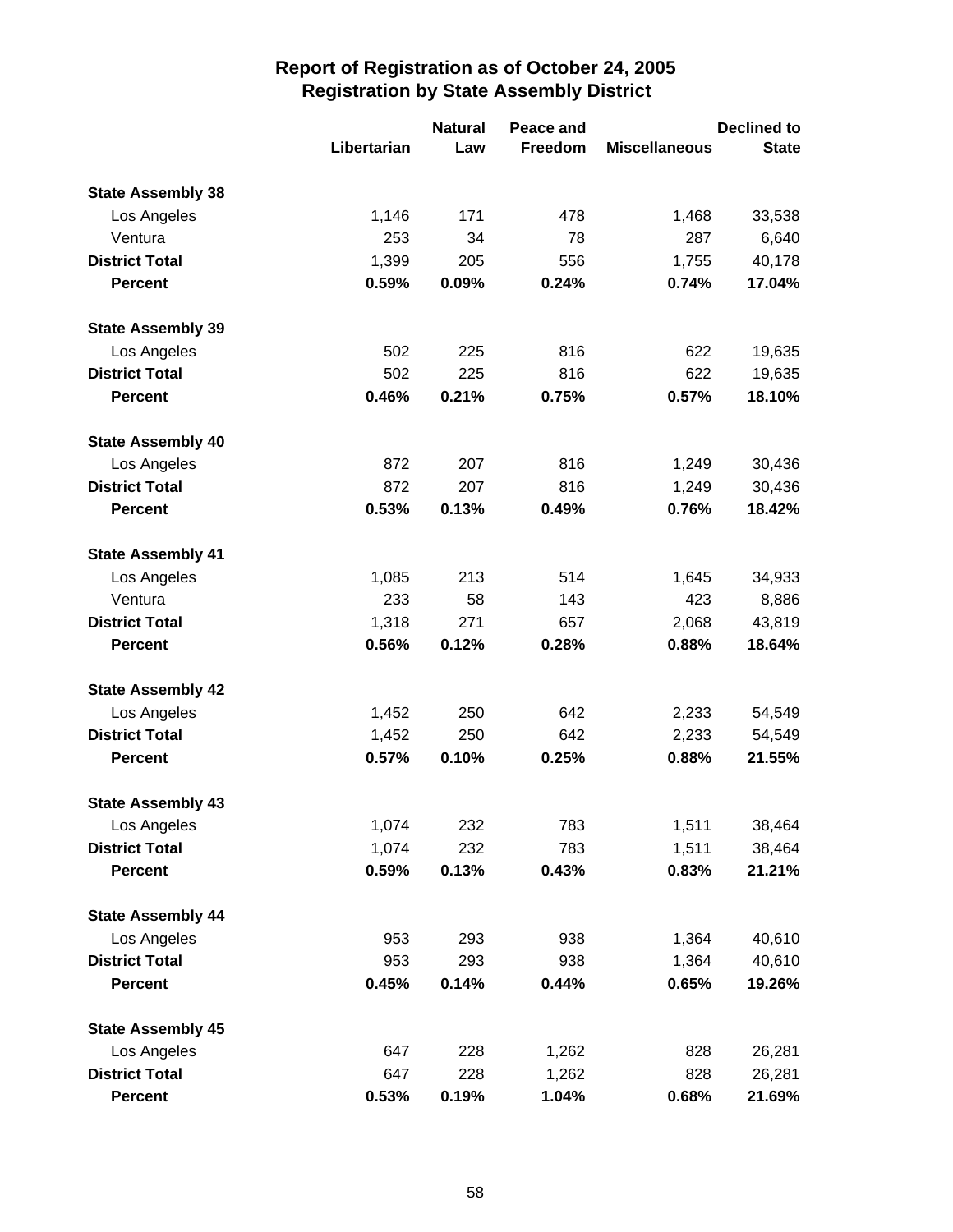|                          | <b>Total</b>      |                   |            | American    |       |
|--------------------------|-------------------|-------------------|------------|-------------|-------|
|                          | <b>Registered</b> | <b>Democratic</b> | Republican | Independent | Green |
| <b>State Assembly 46</b> |                   |                   |            |             |       |
| Los Angeles              | 83,315            | 54,295            | 9,832      | 1,255       | 490   |
| <b>District Total</b>    | 83,315            | 54,295            | 9,832      | 1,255       | 490   |
| <b>Percent</b>           |                   | 65.17%            | 11.80%     | 1.51%       | 0.59% |
| <b>State Assembly 47</b> |                   |                   |            |             |       |
| Los Angeles              | 204,868           | 132,454           | 25,663     | 2,809       | 1,711 |
| <b>District Total</b>    | 204,868           | 132,454           | 25,663     | 2,809       | 1,711 |
| <b>Percent</b>           |                   | 64.65%            | 12.53%     | 1.37%       | 0.84% |
| <b>State Assembly 48</b> |                   |                   |            |             |       |
| Los Angeles              | 119,778           | 85,807            | 9,896      | 1,765       | 576   |
| <b>District Total</b>    | 119,778           | 85,807            | 9,896      | 1,765       | 576   |
| <b>Percent</b>           |                   | 71.64%            | 8.26%      | 1.47%       | 0.48% |
| <b>State Assembly 49</b> |                   |                   |            |             |       |
| Los Angeles              | 138,008           | 63,800            | 35,848     | 2,035       | 607   |
| <b>District Total</b>    | 138,008           | 63,800            | 35,848     | 2,035       | 607   |
| <b>Percent</b>           |                   | 46.23%            | 25.98%     | 1.47%       | 0.44% |
| <b>State Assembly 50</b> |                   |                   |            |             |       |
| Los Angeles              | 113,581           | 68,915            | 20,700     | 1,856       | 429   |
| <b>District Total</b>    | 113,581           | 68,915            | 20,700     | 1,856       | 429   |
| <b>Percent</b>           |                   | 60.67%            | 18.22%     | 1.63%       | 0.38% |
| <b>State Assembly 51</b> |                   |                   |            |             |       |
| Los Angeles              | 156,322           | 98,873            | 25,997     | 2,431       | 677   |
| <b>District Total</b>    | 156,322           | 98,873            | 25,997     | 2,431       | 677   |
| <b>Percent</b>           |                   | 63.25%            | 16.63%     | 1.56%       | 0.43% |
| <b>State Assembly 52</b> |                   |                   |            |             |       |
| Los Angeles              | 116,210           | 84,128            | 10,769     | 1,923       | 387   |
| <b>District Total</b>    | 116,210           | 84,128            | 10,769     | 1,923       | 387   |
| <b>Percent</b>           |                   | 72.39%            | 9.27%      | 1.65%       | 0.33% |
| <b>State Assembly 53</b> |                   |                   |            |             |       |
| Los Angeles              | 241,939           | 98,690            | 82,880     | 4,028       | 2,290 |
| <b>District Total</b>    | 241,939           | 98,690            | 82,880     | 4,028       | 2,290 |
| <b>Percent</b>           |                   | 40.79%            | 34.26%     | 1.66%       | 0.95% |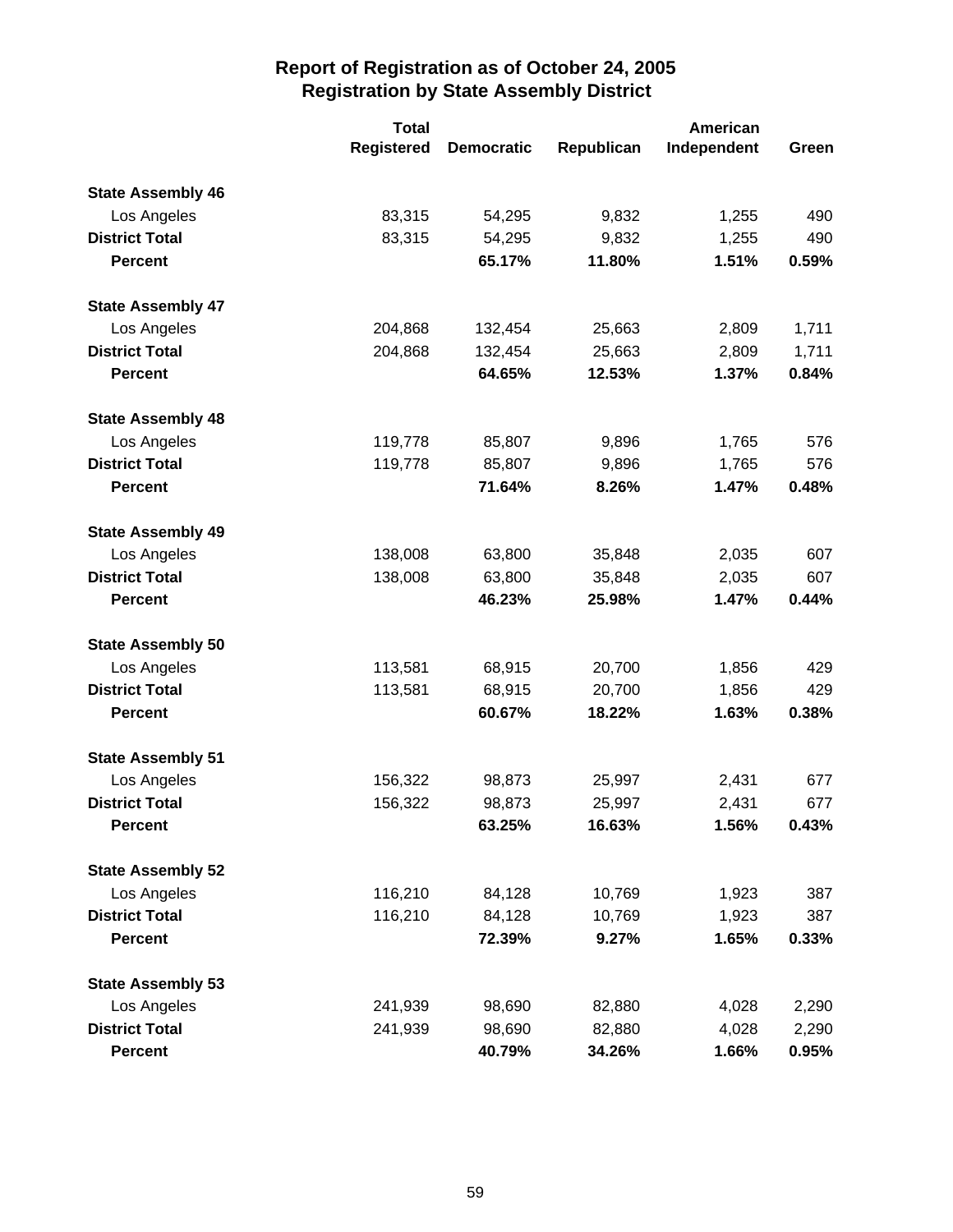|                          |             | <b>Natural</b> | Peace and |                      | <b>Declined to</b> |
|--------------------------|-------------|----------------|-----------|----------------------|--------------------|
|                          | Libertarian | Law            | Freedom   | <b>Miscellaneous</b> | <b>State</b>       |
| <b>State Assembly 46</b> |             |                |           |                      |                    |
| Los Angeles              | 318         | 219            | 1,503     | 358                  | 15,045             |
| <b>District Total</b>    | 318         | 219            | 1,503     | 358                  | 15,045             |
| <b>Percent</b>           | 0.38%       | 0.26%          | 1.80%     | 0.43%                | 18.06%             |
| <b>State Assembly 47</b> |             |                |           |                      |                    |
| Los Angeles              | 828         | 592            | 959       | 1,440                | 38,412             |
| <b>District Total</b>    | 828         | 592            | 959       | 1,440                | 38,412             |
| <b>Percent</b>           | 0.40%       | 0.29%          | 0.47%     | 0.70%                | 18.75%             |
| <b>State Assembly 48</b> |             |                |           |                      |                    |
| Los Angeles              | 294         | 884            | 1,148     | 573                  | 18,835             |
| <b>District Total</b>    | 294         | 884            | 1,148     | 573                  | 18,835             |
| <b>Percent</b>           | 0.25%       | 0.74%          | 0.96%     | 0.48%                | 15.72%             |
| <b>State Assembly 49</b> |             |                |           |                      |                    |
| Los Angeles              | 454         | 180            | 1,149     | 722                  | 33,213             |
| <b>District Total</b>    | 454         | 180            | 1,149     | 722                  | 33,213             |
| <b>Percent</b>           | 0.33%       | 0.13%          | 0.83%     | 0.52%                | 24.07%             |
| <b>State Assembly 50</b> |             |                |           |                      |                    |
| Los Angeles              | 414         | 325            | 1,578     | 425                  | 18,939             |
| <b>District Total</b>    | 414         | 325            | 1,578     | 425                  | 18,939             |
| <b>Percent</b>           | 0.36%       | 0.29%          | 1.39%     | 0.37%                | 16.67%             |
| <b>State Assembly 51</b> |             |                |           |                      |                    |
| Los Angeles              | 539         | 887            | 1,048     | 844                  | 25,026             |
| <b>District Total</b>    | 539         | 887            | 1,048     | 844                  | 25,026             |
| <b>Percent</b>           | 0.34%       | 0.57%          | 0.67%     | 0.54%                | 16.01%             |
| <b>State Assembly 52</b> |             |                |           |                      |                    |
| Los Angeles              | 284         | 1,031          | 1,550     | 351                  | 15,787             |
| <b>District Total</b>    | 284         | 1,031          | 1,550     | 351                  | 15,787             |
| <b>Percent</b>           | 0.24%       | 0.89%          | 1.33%     | 0.30%                | 13.58%             |
| <b>State Assembly 53</b> |             |                |           |                      |                    |
| Los Angeles              | 1,552       | 304            | 912       | 2,033                | 49,250             |
| <b>District Total</b>    | 1,552       | 304            | 912       | 2,033                | 49,250             |
| <b>Percent</b>           | 0.64%       | 0.13%          | 0.38%     | 0.84%                | 20.36%             |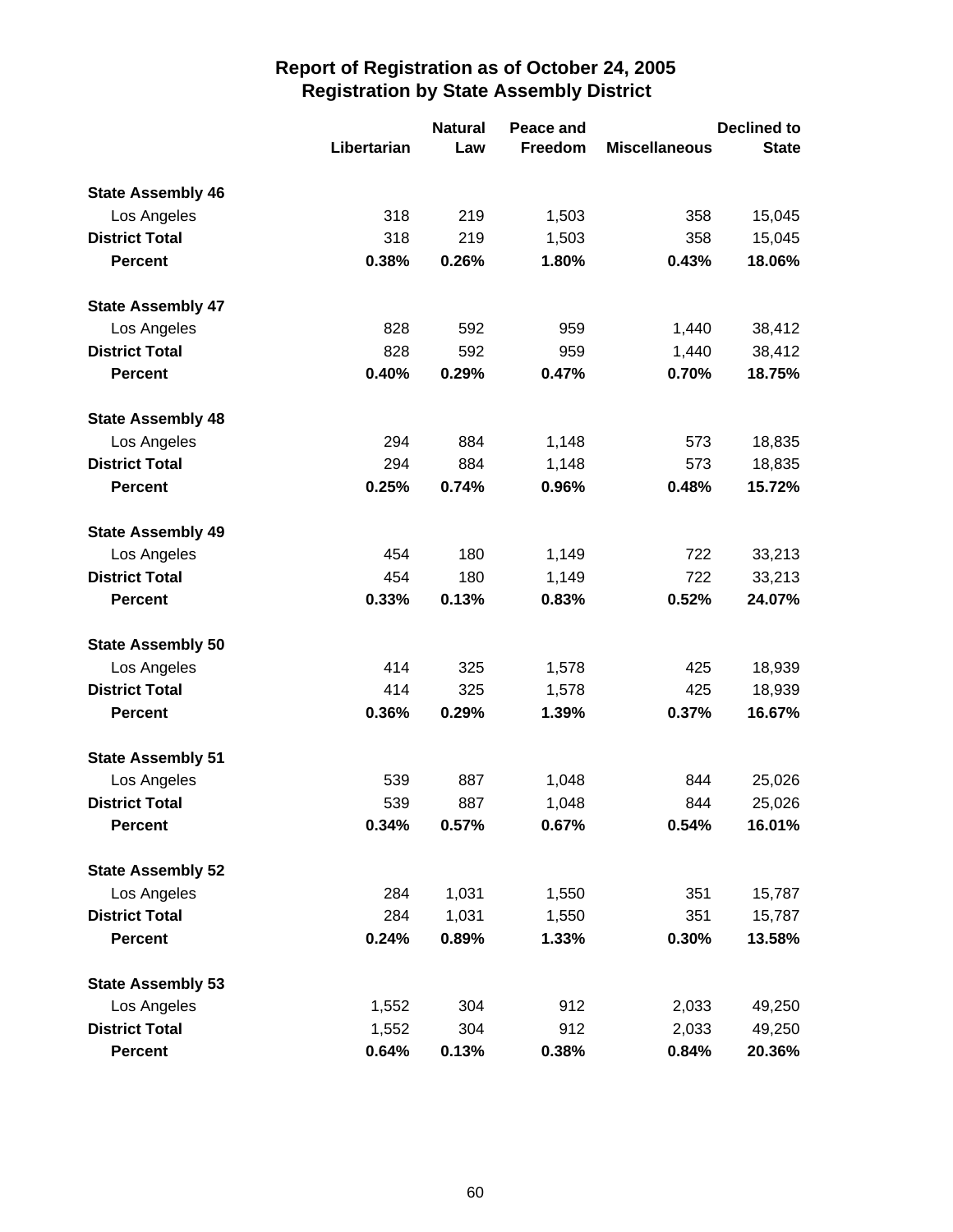|                          | <b>Total</b>      |                   | American   |             |       |
|--------------------------|-------------------|-------------------|------------|-------------|-------|
|                          | <b>Registered</b> | <b>Democratic</b> | Republican | Independent | Green |
| <b>State Assembly 54</b> |                   |                   |            |             |       |
| Los Angeles              | 218,696           | 94,593            | 76,696     | 3,683       | 1,986 |
| <b>District Total</b>    | 218,696           | 94,593            | 76,696     | 3,683       | 1,986 |
| <b>Percent</b>           |                   | 43.25%            | 35.07%     | 1.68%       | 0.91% |
| <b>State Assembly 55</b> |                   |                   |            |             |       |
| Los Angeles              | 160,491           | 86,647            | 39,968     | 2,786       | 654   |
| <b>District Total</b>    | 160,491           | 86,647            | 39,968     | 2,786       | 654   |
| <b>Percent</b>           |                   | 53.99%            | 24.90%     | 1.74%       | 0.41% |
| <b>State Assembly 56</b> |                   |                   |            |             |       |
| Los Angeles              | 131,252           | 66,513            | 36,745     | 2,018       | 443   |
| Orange                   | 34,706            | 13,224            | 13,727     | 809         | 130   |
| <b>District Total</b>    | 165,958           | 79,737            | 50,472     | 2,827       | 573   |
| <b>Percent</b>           |                   | 48.05%            | 30.41%     | 1.70%       | 0.35% |
| <b>State Assembly 57</b> |                   |                   |            |             |       |
| Los Angeles              | 151,345           | 76,024            | 43,808     | 2,671       | 561   |
| <b>District Total</b>    | 151,345           | 76,024            | 43,808     | 2,671       | 561   |
| <b>Percent</b>           |                   | 50.23%            | 28.95%     | 1.76%       | 0.37% |
| <b>State Assembly 58</b> |                   |                   |            |             |       |
| Los Angeles              | 163,921           | 86,199            | 45,424     | 2,356       | 635   |
| <b>District Total</b>    | 163,921           | 86,199            | 45,424     | 2,356       | 635   |
| <b>Percent</b>           |                   | 52.59%            | 27.71%     | 1.44%       | 0.39% |
| <b>State Assembly 59</b> |                   |                   |            |             |       |
| Los Angeles              | 120,118           | 40,908            | 55,202     | 2,018       | 947   |
| San Bernardino           | 116,359           | 36,579            | 57,204     | 3,292       | 467   |
| <b>District Total</b>    | 236,477           | 77,487            | 112,406    | 5,310       | 1,414 |
| <b>Percent</b>           |                   | 32.77%            | 47.53%     | 2.25%       | 0.60% |
| <b>State Assembly 60</b> |                   |                   |            |             |       |
| Los Angeles              | 88,894            | 30,487            | 36,192     | 1,342       | 298   |
| Orange                   | 100,388           | 26,025            | 55,591     | 1,796       | 384   |
| San Bernardino           | 34,193            | 10,947            | 15,673     | 615         | 106   |
| <b>District Total</b>    | 223,475           | 67,459            | 107,456    | 3,753       | 788   |
| <b>Percent</b>           |                   | 30.19%            | 48.08%     | 1.68%       | 0.35% |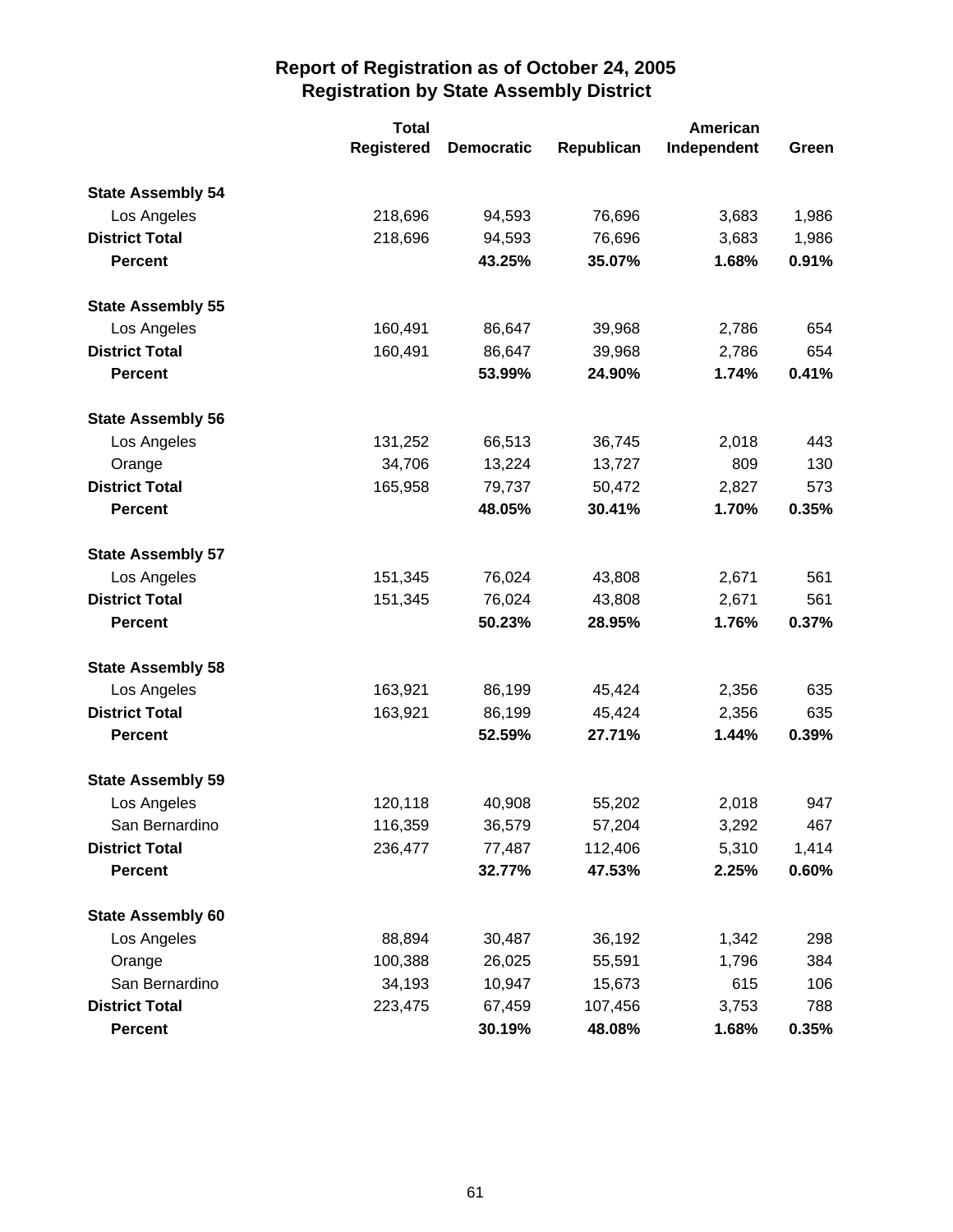|                          |             | <b>Natural</b> | Peace and |                      | <b>Declined to</b> |
|--------------------------|-------------|----------------|-----------|----------------------|--------------------|
|                          | Libertarian | Law            | Freedom   | <b>Miscellaneous</b> | <b>State</b>       |
| <b>State Assembly 54</b> |             |                |           |                      |                    |
| Los Angeles              | 1,312       | 298            | 1,025     | 1,438                | 37,665             |
| <b>District Total</b>    | 1,312       | 298            | 1,025     | 1,438                | 37,665             |
| <b>Percent</b>           | 0.60%       | 0.14%          | 0.47%     | 0.66%                | 17.22%             |
| <b>State Assembly 55</b> |             |                |           |                      |                    |
| Los Angeles              | 688         | 447            | 1,161     | 812                  | 27,328             |
| <b>District Total</b>    | 688         | 447            | 1,161     | 812                  | 27,328             |
| <b>Percent</b>           | 0.43%       | 0.28%          | 0.72%     | 0.51%                | 17.03%             |
| <b>State Assembly 56</b> |             |                |           |                      |                    |
| Los Angeles              | 448         | 229            | 1,160     | 618                  | 23,078             |
| Orange                   | 203         | 50             | 161       | 132                  | 6,270              |
| <b>District Total</b>    | 651         | 279            | 1,321     | 750                  | 29,348             |
| <b>Percent</b>           | 0.39%       | 0.17%          | 0.80%     | 0.45%                | 17.68%             |
| <b>State Assembly 57</b> |             |                |           |                      |                    |
| Los Angeles              | 569         | 218            | 1,115     | 720                  | 25,659             |
| <b>District Total</b>    | 569         | 218            | 1,115     | 720                  | 25,659             |
| <b>Percent</b>           | 0.38%       | 0.14%          | 0.74%     | 0.48%                | 16.95%             |
| <b>State Assembly 58</b> |             |                |           |                      |                    |
| Los Angeles              | 508         | 252            | 1,545     | 756                  | 26,246             |
| <b>District Total</b>    | 508         | 252            | 1,545     | 756                  | 26,246             |
| <b>Percent</b>           | 0.31%       | 0.15%          | 0.94%     | 0.46%                | 16.01%             |
| <b>State Assembly 59</b> |             |                |           |                      |                    |
| Los Angeles              | 695         | 99             | 388       | 754                  | 19,107             |
| San Bernardino           | 672         | 125            | 351       | 605                  | 17,064             |
| <b>District Total</b>    | 1,367       | 224            | 739       | 1,359                | 36,171             |
| Percent                  | 0.58%       | 0.09%          | 0.31%     | 0.57%                | 15.30%             |
| <b>State Assembly 60</b> |             |                |           |                      |                    |
| Los Angeles              | 333         | 99             | 387       | 508                  | 19,248             |
| Orange                   | 556         | 97             | 195       | 306                  | 15,438             |
| San Bernardino           | 170         | 82             | 86        | 155                  | 6,359              |
| <b>District Total</b>    | 1,059       | 278            | 668       | 969                  | 41,045             |
| <b>Percent</b>           | 0.47%       | 0.12%          | 0.30%     | 0.43%                | 18.37%             |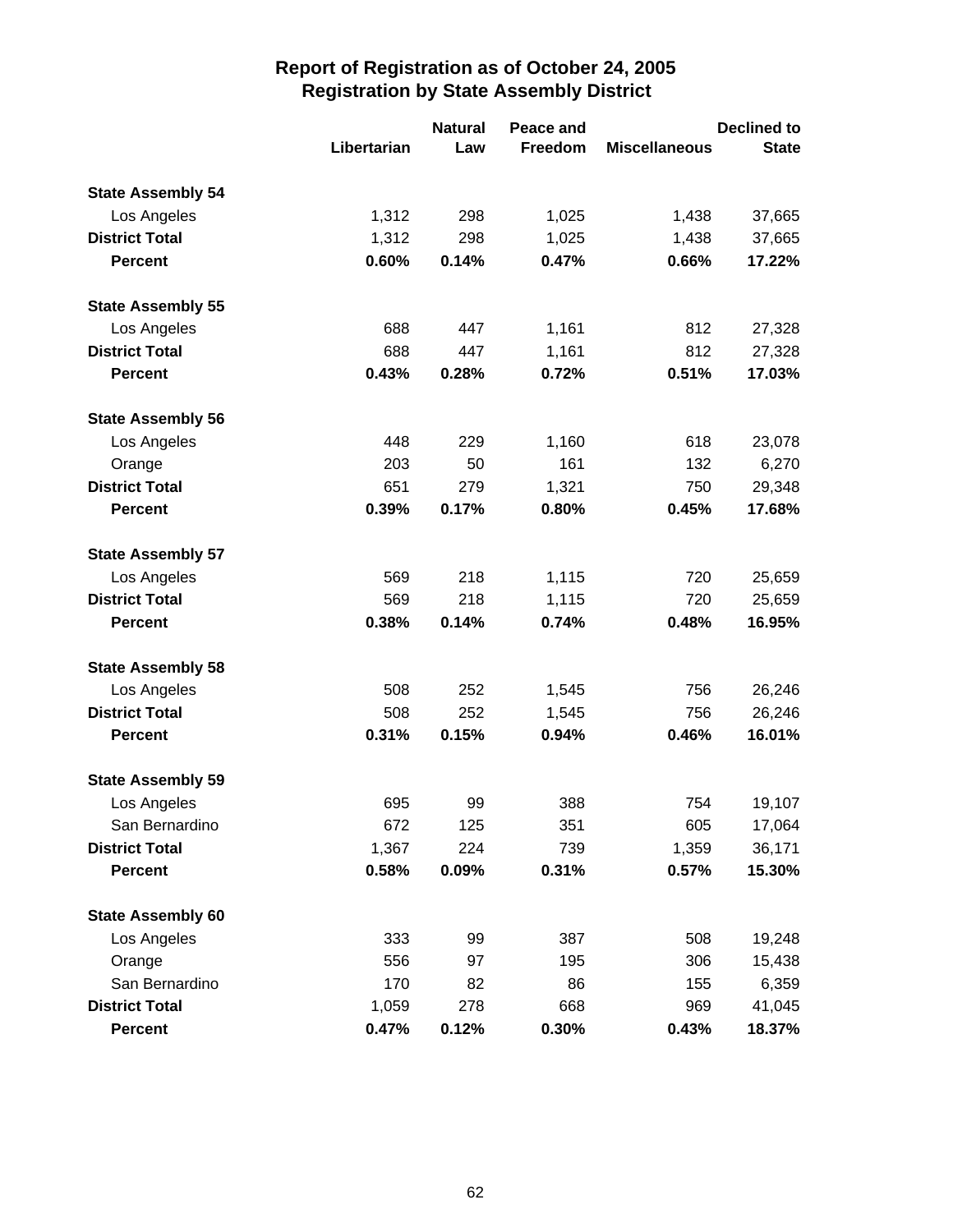|                          | <b>Total</b>      |                   | American   |             |       |
|--------------------------|-------------------|-------------------|------------|-------------|-------|
|                          | <b>Registered</b> | <b>Democratic</b> | Republican | Independent | Green |
| <b>State Assembly 61</b> |                   |                   |            |             |       |
| Los Angeles              | 44,344            | 23,557            | 11,760     | 780         | 225   |
| San Bernardino           | 97,786            | 42,783            | 37,319     | 1,931       | 363   |
| <b>District Total</b>    | 142,130           | 66,340            | 49,079     | 2,711       | 588   |
| <b>Percent</b>           |                   | 46.68%            | 34.53%     | 1.91%       | 0.41% |
| <b>State Assembly 62</b> |                   |                   |            |             |       |
| San Bernardino           | 142,359           | 72,452            | 43,829     | 3,018       | 403   |
| <b>District Total</b>    | 142,359           | 72,452            | 43,829     | 3,018       | 403   |
| <b>Percent</b>           |                   | 50.89%            | 30.79%     | 2.12%       | 0.28% |
| <b>State Assembly 63</b> |                   |                   |            |             |       |
| Riverside                | 4,423             | 1,757             | 1,792      | 105         | 16    |
| San Bernardino           | 216,792           | 76,334            | 98,978     | 4,740       | 1,058 |
| <b>District Total</b>    | 221,215           | 78,091            | 100,770    | 4,845       | 1,074 |
| <b>Percent</b>           |                   | 35.30%            | 45.55%     | 2.19%       | 0.49% |
| <b>State Assembly 64</b> |                   |                   |            |             |       |
| Riverside                | 224,940           | 75,300            | 105,507    | 4,911       | 1,051 |
| <b>District Total</b>    | 224,940           | 75,300            | 105,507    | 4,911       | 1,051 |
| <b>Percent</b>           |                   | 33.48%            | 46.90%     | 2.18%       | 0.47% |
| <b>State Assembly 65</b> |                   |                   |            |             |       |
| Riverside                | 170,412           | 61,529            | 77,350     | 4,174       | 574   |
| San Bernardino           | 57,562            | 16,656            | 29,162     | 1,826       | 349   |
| <b>District Total</b>    | 227,974           | 78,185            | 106,512    | 6,000       | 923   |
| <b>Percent</b>           |                   | 34.30%            | 46.72%     | 2.63%       | 0.40% |
| <b>State Assembly 66</b> |                   |                   |            |             |       |
| Riverside                | 169,238           | 50,682            | 83,188     | 3,911       | 654   |
| San Diego                | 42,818            | 9,647             | 23,905     | 1,055       | 205   |
| <b>District Total</b>    | 212,056           | 60,329            | 107,093    | 4,966       | 859   |
| <b>Percent</b>           |                   | 28.45%            | 50.50%     | 2.34%       | 0.41% |
| <b>State Assembly 67</b> |                   |                   |            |             |       |
| Orange                   | 251,085           | 77,756            | 118,196    | 5,133       | 1,633 |
| <b>District Total</b>    | 251,085           | 77,756            | 118,196    | 5,133       | 1,633 |
| <b>Percent</b>           |                   | 30.97%            | 47.07%     | 2.04%       | 0.65% |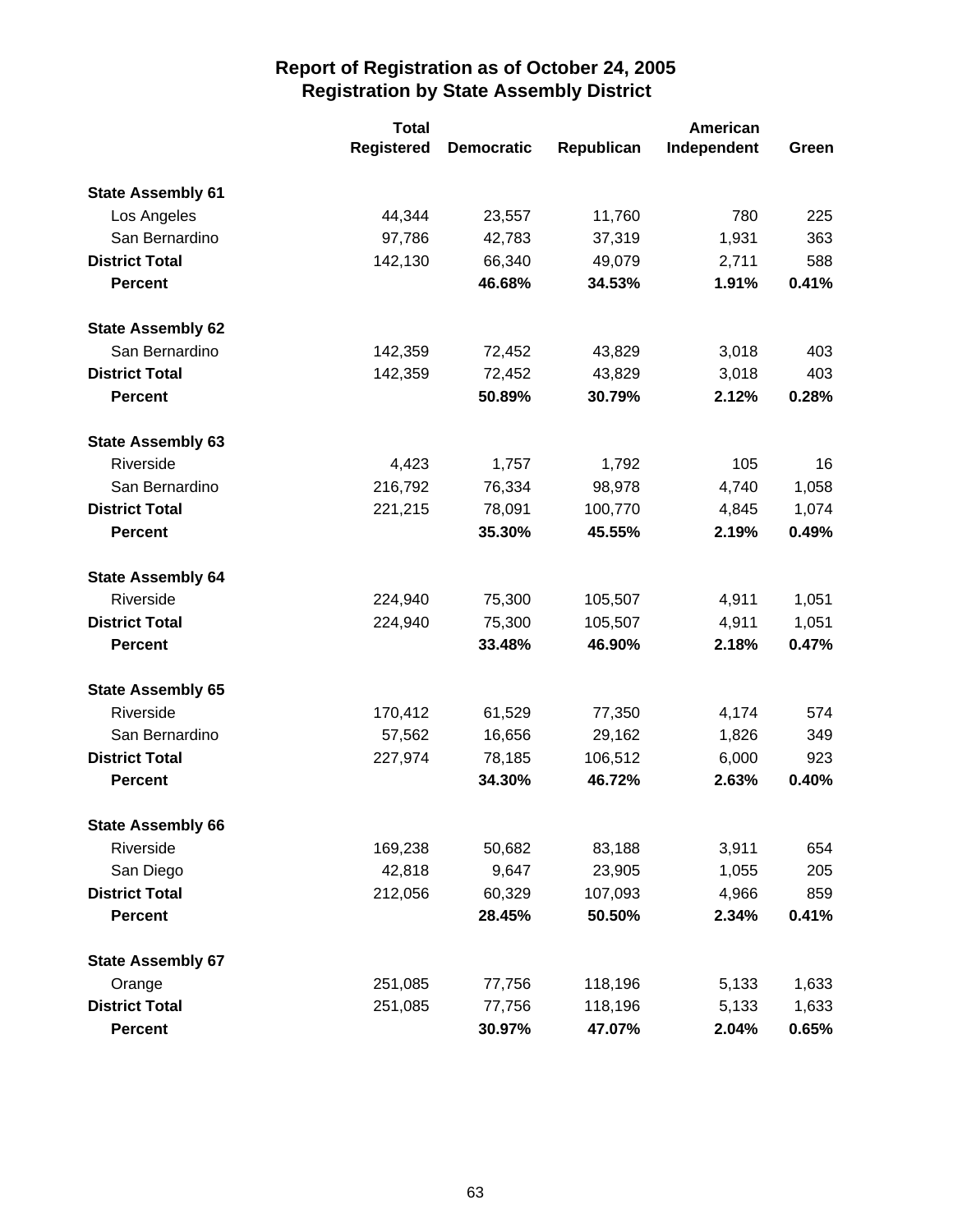|                          |             | <b>Natural</b> | Peace and |                      | <b>Declined to</b> |
|--------------------------|-------------|----------------|-----------|----------------------|--------------------|
|                          | Libertarian | Law            | Freedom   | <b>Miscellaneous</b> | <b>State</b>       |
| <b>State Assembly 61</b> |             |                |           |                      |                    |
| Los Angeles              | 143         | 66             | 520       | 198                  | 7,095              |
| San Bernardino           | 373         | 145            | 422       | 430                  | 14,020             |
| <b>District Total</b>    | 516         | 211            | 942       | 628                  | 21,115             |
| <b>Percent</b>           | 0.36%       | 0.15%          | 0.66%     | 0.44%                | 14.86%             |
| <b>State Assembly 62</b> |             |                |           |                      |                    |
| San Bernardino           | 496         | 213            | 841       | 714                  | 20,393             |
| <b>District Total</b>    | 496         | 213            | 841       | 714                  | 20,393             |
| <b>Percent</b>           | 0.35%       | 0.15%          | 0.59%     | 0.50%                | 14.33%             |
| <b>State Assembly 63</b> |             |                |           |                      |                    |
| Riverside                | 21          | 11             | 15        | 26                   | 680                |
| San Bernardino           | 943         | 213            | 630       | 1,090                | 32,806             |
| <b>District Total</b>    | 964         | 224            | 645       | 1,116                | 33,486             |
| <b>Percent</b>           | 0.44%       | 0.10%          | 0.29%     | 0.50%                | 15.14%             |
| <b>State Assembly 64</b> |             |                |           |                      |                    |
| Riverside                | 1,200       | 291            | 847       | 1,346                | 34,487             |
| <b>District Total</b>    | 1,200       | 291            | 847       | 1,346                | 34,487             |
| <b>Percent</b>           | 0.53%       | 0.13%          | 0.38%     | 0.60%                | 15.33%             |
| <b>State Assembly 65</b> |             |                |           |                      |                    |
| Riverside                | 764         | 196            | 391       | 1,135                | 24,299             |
| San Bernardino           | 393         | 61             | 135       | 388                  | 8,592              |
| <b>District Total</b>    | 1,157       | 257            | 526       | 1,523                | 32,891             |
| <b>Percent</b>           | 0.51%       | 0.11%          | 0.23%     | 0.67%                | 14.43%             |
| <b>State Assembly 66</b> |             |                |           |                      |                    |
| Riverside                | 918         | 240            | 456       | 1,173                | 28,016             |
| San Diego                | 344         | 49             | 64        | 190                  | 7,359              |
| <b>District Total</b>    | 1,262       | 289            | 520       | 1,363                | 35,375             |
| <b>Percent</b>           | 0.60%       | 0.14%          | 0.25%     | 0.64%                | 16.68%             |
| <b>State Assembly 67</b> |             |                |           |                      |                    |
| Orange                   | 1,899       | 489            | 714       | 1,004                | 44,261             |
| <b>District Total</b>    | 1,899       | 489            | 714       | 1,004                | 44,261             |
| <b>Percent</b>           | 0.76%       | 0.19%          | 0.28%     | 0.40%                | 17.63%             |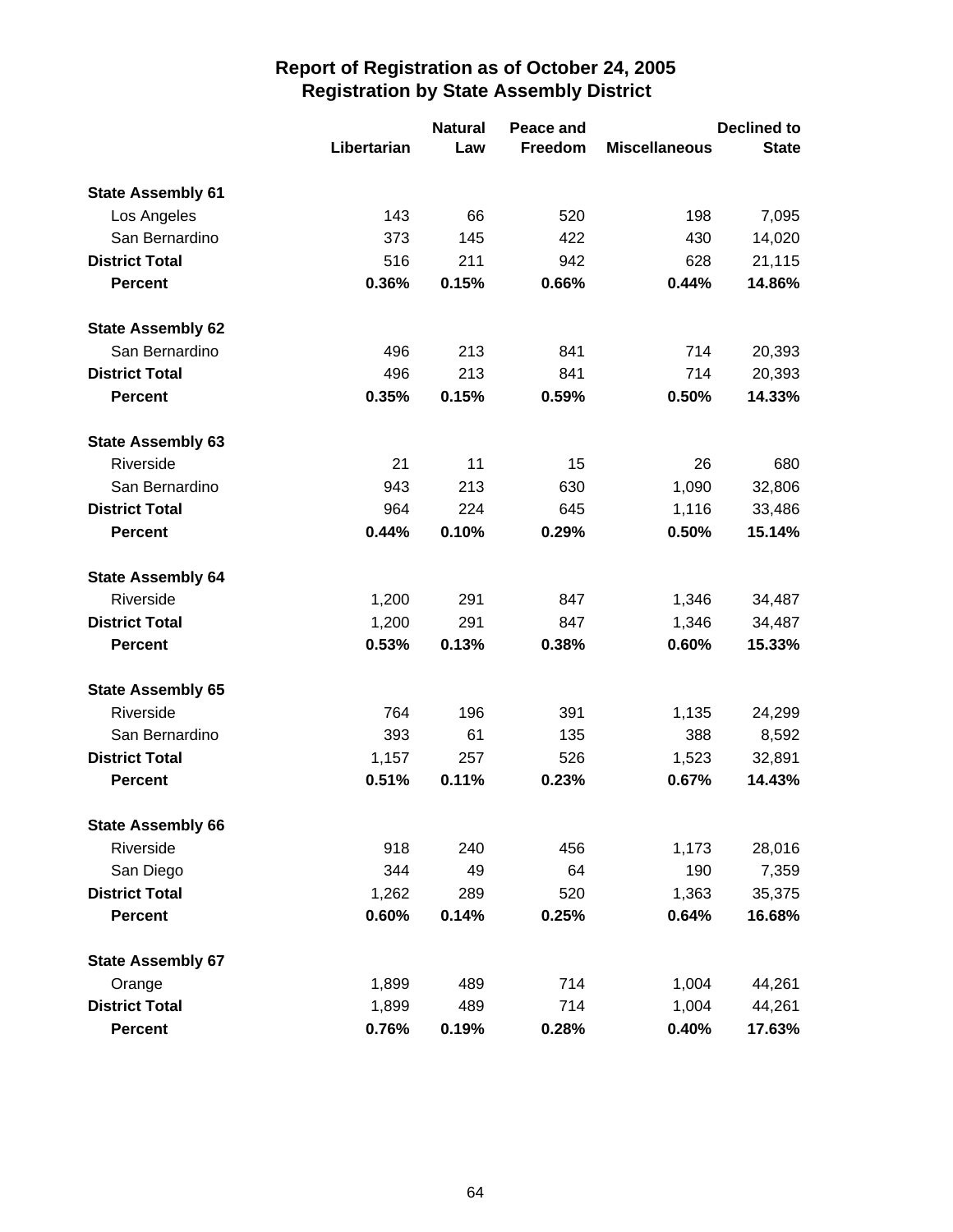|                          | <b>Total</b>      |                   | American   |             |       |
|--------------------------|-------------------|-------------------|------------|-------------|-------|
|                          | <b>Registered</b> | <b>Democratic</b> | Republican | Independent | Green |
| <b>State Assembly 68</b> |                   |                   |            |             |       |
| Orange                   | 204,665           | 63,555            | 92,980     | 4,365       | 1,232 |
| <b>District Total</b>    | 204,665           | 63,555            | 92,980     | 4,365       | 1,232 |
| <b>Percent</b>           |                   | 31.05%            | 45.43%     | 2.13%       | 0.60% |
| <b>State Assembly 69</b> |                   |                   |            |             |       |
| Orange                   | 113,441           | 51,304            | 38,789     | 1,906       | 502   |
| <b>District Total</b>    | 113,441           | 51,304            | 38,789     | 1,906       | 502   |
| <b>Percent</b>           |                   | 45.23%            | 34.19%     | 1.68%       | 0.44% |
| <b>State Assembly 70</b> |                   |                   |            |             |       |
| Orange                   | 271,024           | 75,384            | 132,409    | 5,047       | 1,646 |
| <b>District Total</b>    | 271,024           | 75,384            | 132,409    | 5,047       | 1,646 |
| <b>Percent</b>           |                   | 27.81%            | 48.86%     | 1.86%       | 0.61% |
| <b>State Assembly 71</b> |                   |                   |            |             |       |
| Orange                   | 163,012           | 39,397            | 90,679     | 3,043       | 677   |
| Riverside                | 83,458            | 26,087            | 40,683     | 1,711       | 291   |
| <b>District Total</b>    | 246,470           | 65,484            | 131,362    | 4,754       | 968   |
| <b>Percent</b>           |                   | 26.57%            | 53.30%     | 1.93%       | 0.39% |
| <b>State Assembly 72</b> |                   |                   |            |             |       |
| Orange                   | 205,966           | 64,847            | 98,638     | 4,040       | 1,162 |
| <b>District Total</b>    | 205,966           | 64,847            | 98,638     | 4,040       | 1,162 |
| <b>Percent</b>           |                   | 31.48%            | 47.89%     | 1.96%       | 0.56% |
| <b>State Assembly 73</b> |                   |                   |            |             |       |
| Orange                   | 146,722           | 35,965            | 77,869     | 3,205       | 877   |
| San Diego                | 75,800            | 23,038            | 33,803     | 1,930       | 447   |
| <b>District Total</b>    | 222,522           | 59,003            | 111,672    | 5,135       | 1,324 |
| <b>Percent</b>           |                   | 26.52%            | 50.18%     | 2.31%       | 0.59% |
| <b>State Assembly 74</b> |                   |                   |            |             |       |
| San Diego                | 222,510           | 64,249            | 102,506    | 5,230       | 1,668 |
| <b>District Total</b>    | 222,510           | 64,249            | 102,506    | 5,230       | 1,668 |
| <b>Percent</b>           |                   | 28.87%            | 46.07%     | 2.35%       | 0.75% |
| <b>State Assembly 75</b> |                   |                   |            |             |       |
| San Diego                | 239,028           | 69,021            | 105,707    | 4,676       | 1,328 |
| <b>District Total</b>    | 239,028           | 69,021            | 105,707    | 4,676       | 1,328 |
| <b>Percent</b>           |                   | 28.88%            | 44.22%     | 1.96%       | 0.56% |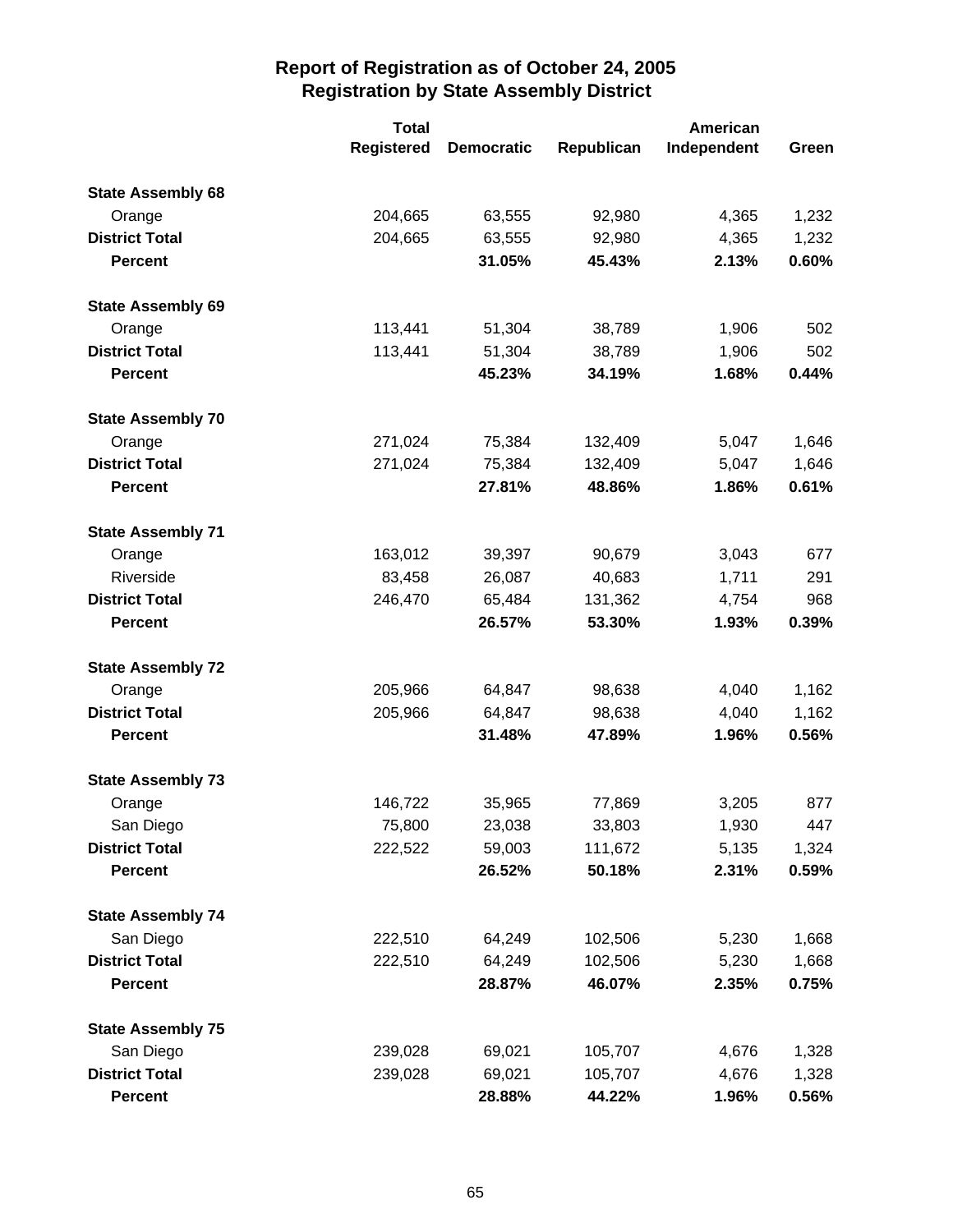|                          |             | <b>Natural</b> | Peace and |                      | <b>Declined to</b> |
|--------------------------|-------------|----------------|-----------|----------------------|--------------------|
|                          | Libertarian | Law            | Freedom   | <b>Miscellaneous</b> | <b>State</b>       |
| <b>State Assembly 68</b> |             |                |           |                      |                    |
| Orange                   | 1,586       | 394            | 725       | 852                  | 38,976             |
| <b>District Total</b>    | 1,586       | 394            | 725       | 852                  | 38,976             |
| <b>Percent</b>           | 0.77%       | 0.19%          | 0.35%     | 0.42%                | 19.04%             |
| <b>State Assembly 69</b> |             |                |           |                      |                    |
| Orange                   | 686         | 232            | 460       | 337                  | 19,225             |
| <b>District Total</b>    | 686         | 232            | 460       | 337                  | 19,225             |
| <b>Percent</b>           | 0.60%       | 0.20%          | 0.41%     | 0.30%                | 16.95%             |
| <b>State Assembly 70</b> |             |                |           |                      |                    |
| Orange                   | 1,861       | 322            | 406       | 829                  | 53,120             |
| <b>District Total</b>    | 1,861       | 322            | 406       | 829                  | 53,120             |
| <b>Percent</b>           | 0.69%       | 0.12%          | 0.15%     | 0.31%                | 19.60%             |
| <b>State Assembly 71</b> |             |                |           |                      |                    |
| Orange                   | 1,003       | 183            | 229       | 525                  | 27,276             |
| Riverside                | 440         | 77             | 192       | 445                  | 13,532             |
| <b>District Total</b>    | 1,443       | 260            | 421       | 970                  | 40,808             |
| <b>Percent</b>           | 0.59%       | 0.11%          | 0.17%     | 0.39%                | 16.56%             |
| <b>State Assembly 72</b> |             |                |           |                      |                    |
| Orange                   | 1,345       | 328            | 675       | 809                  | 34,122             |
| <b>District Total</b>    | 1,345       | 328            | 675       | 809                  | 34,122             |
| <b>Percent</b>           | 0.65%       | 0.16%          | 0.33%     | 0.39%                | 16.57%             |
| <b>State Assembly 73</b> |             |                |           |                      |                    |
| Orange                   | 1,084       | 216            | 253       | 630                  | 26,623             |
| San Diego                | 486         | 120            | 158       | 358                  | 15,460             |
| <b>District Total</b>    | 1,570       | 336            | 411       | 988                  | 42,083             |
| <b>Percent</b>           | 0.71%       | 0.15%          | 0.18%     | 0.44%                | 18.91%             |
| <b>State Assembly 74</b> |             |                |           |                      |                    |
| San Diego                | 1,456       | 417            | 358       | 1,144                | 45,482             |
| <b>District Total</b>    | 1,456       | 417            | 358       | 1,144                | 45,482             |
| <b>Percent</b>           | 0.65%       | 0.19%          | 0.16%     | 0.51%                | 20.44%             |
| <b>State Assembly 75</b> |             |                |           |                      |                    |
| San Diego                | 1,394       | 410            | 319       | 1,049                | 55,124             |
| <b>District Total</b>    | 1,394       | 410            | 319       | 1,049                | 55,124             |
| <b>Percent</b>           | 0.58%       | 0.17%          | 0.13%     | 0.44%                | 23.06%             |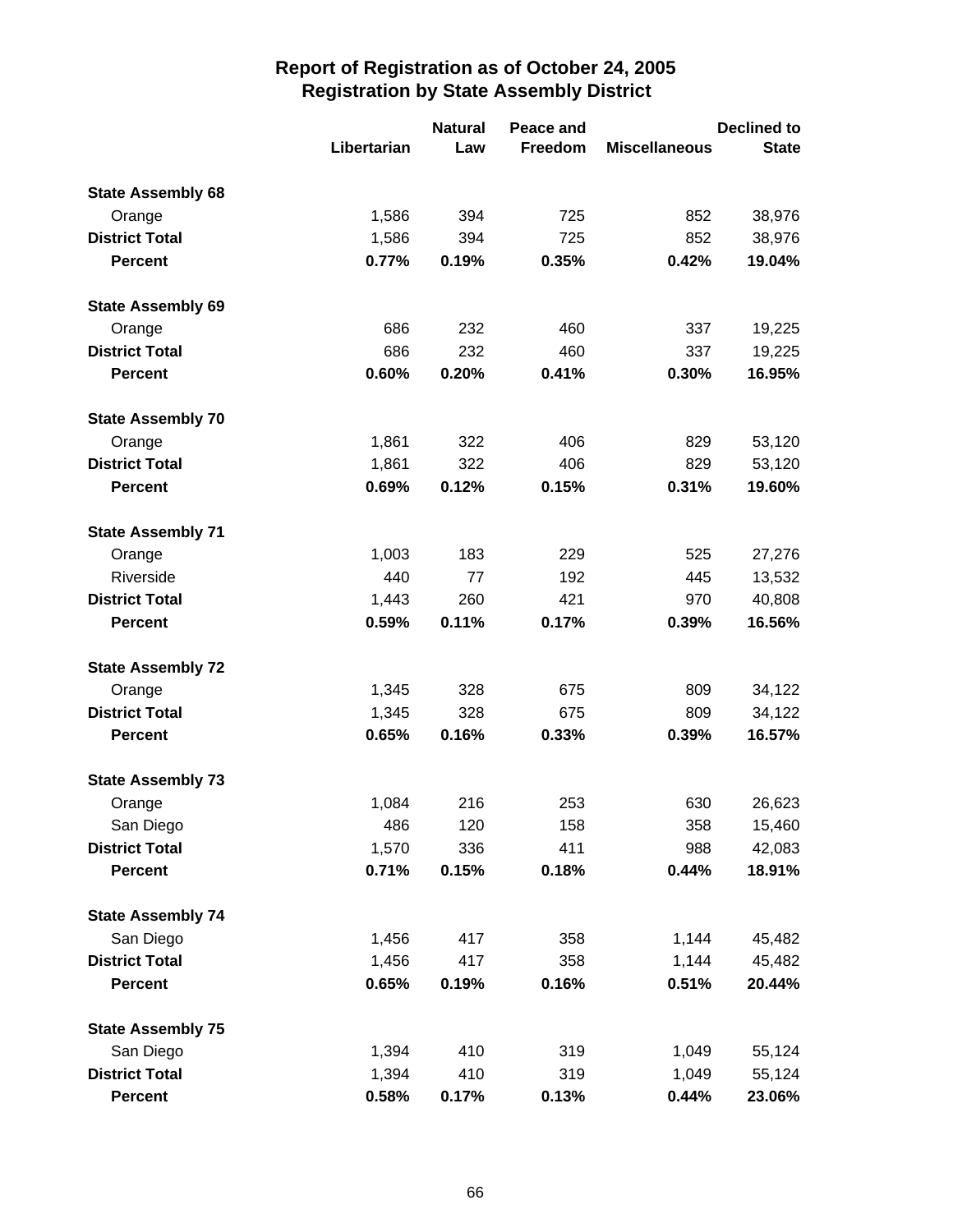|                          | <b>Total</b>      |                   |            | American    |         |  |
|--------------------------|-------------------|-------------------|------------|-------------|---------|--|
|                          | <b>Registered</b> | <b>Democratic</b> | Republican | Independent | Green   |  |
| <b>State Assembly 76</b> |                   |                   |            |             |         |  |
| San Diego                | 230,509           | 92,233            | 69,959     | 5,422       | 3,092   |  |
| <b>District Total</b>    | 230,509           | 92,233            | 69,959     | 5,422       | 3,092   |  |
| <b>Percent</b>           |                   | 40.01%            | 30.35%     | 2.35%       | 1.34%   |  |
| <b>State Assembly 77</b> |                   |                   |            |             |         |  |
| San Diego                | 217,923           | 64,911            | 102,239    | 5,463       | 1,181   |  |
| <b>District Total</b>    | 217,923           | 64,911            | 102,239    | 5,463       | 1,181   |  |
| <b>Percent</b>           |                   | 29.79%            | 46.92%     | 2.51%       | 0.54%   |  |
| <b>State Assembly 78</b> |                   |                   |            |             |         |  |
| San Diego                | 212,560           | 88,327            | 74,399     | 4,160       | 1,132   |  |
| <b>District Total</b>    | 212,560           | 88,327            | 74,399     | 4,160       | 1,132   |  |
| <b>Percent</b>           |                   | 41.55%            | 35.00%     | 1.96%       | 0.53%   |  |
| <b>State Assembly 79</b> |                   |                   |            |             |         |  |
| San Diego                | 142,365           | 66,028            | 41,221     | 2,842       | 757     |  |
| <b>District Total</b>    | 142,365           | 66,028            | 41,221     | 2,842       | 757     |  |
| <b>Percent</b>           |                   | 46.38%            | 28.95%     | 2.00%       | 0.53%   |  |
| <b>State Assembly 80</b> |                   |                   |            |             |         |  |
| Imperial                 | 53,890            | 29,140            | 15,077     | 970         | 123     |  |
| Riverside                | 124,491           | 52,250            | 52,985     | 2,269       | 345     |  |
| <b>District Total</b>    | 178,381           | 81,390            | 68,062     | 3,239       | 468     |  |
| <b>Percent</b>           |                   | 45.63%            | 38.16%     | 1.82%       | 0.26%   |  |
| <b>State Total</b>       | 15,891,482        | 6,785,188         | 5,524,609  | 312,050     | 146,865 |  |
| <b>Percent</b>           |                   | 42.70%            | 34.76%     | 1.96%       | 0.92%   |  |